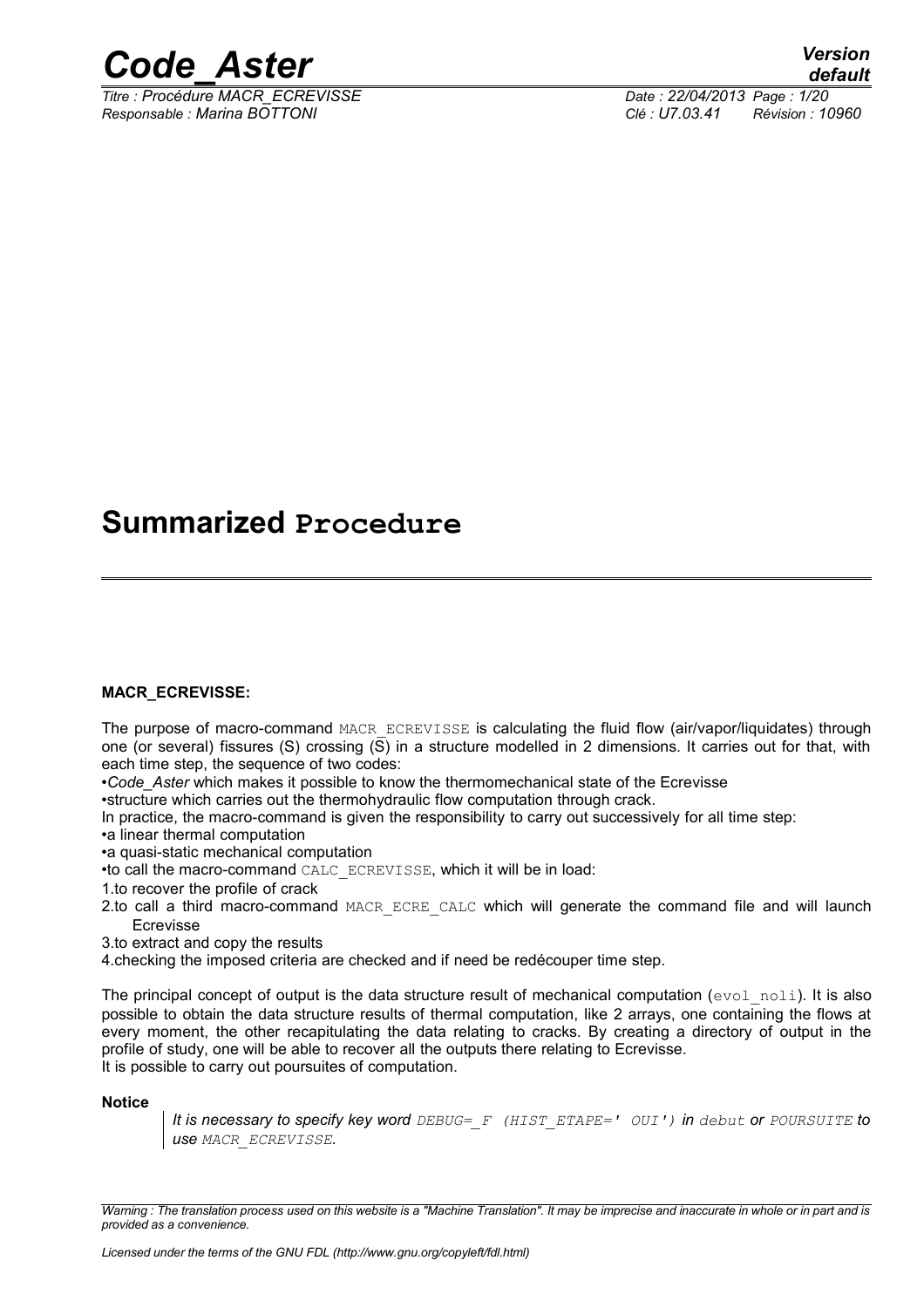# **Code Aster**

Titre : Procédure MACR\_ECREVISSE Responsable : Marina BOTTONI

Date: 22/04/2013 Page: 2/20 Clé : U7.03.41 Révision : 10960

## **Contents**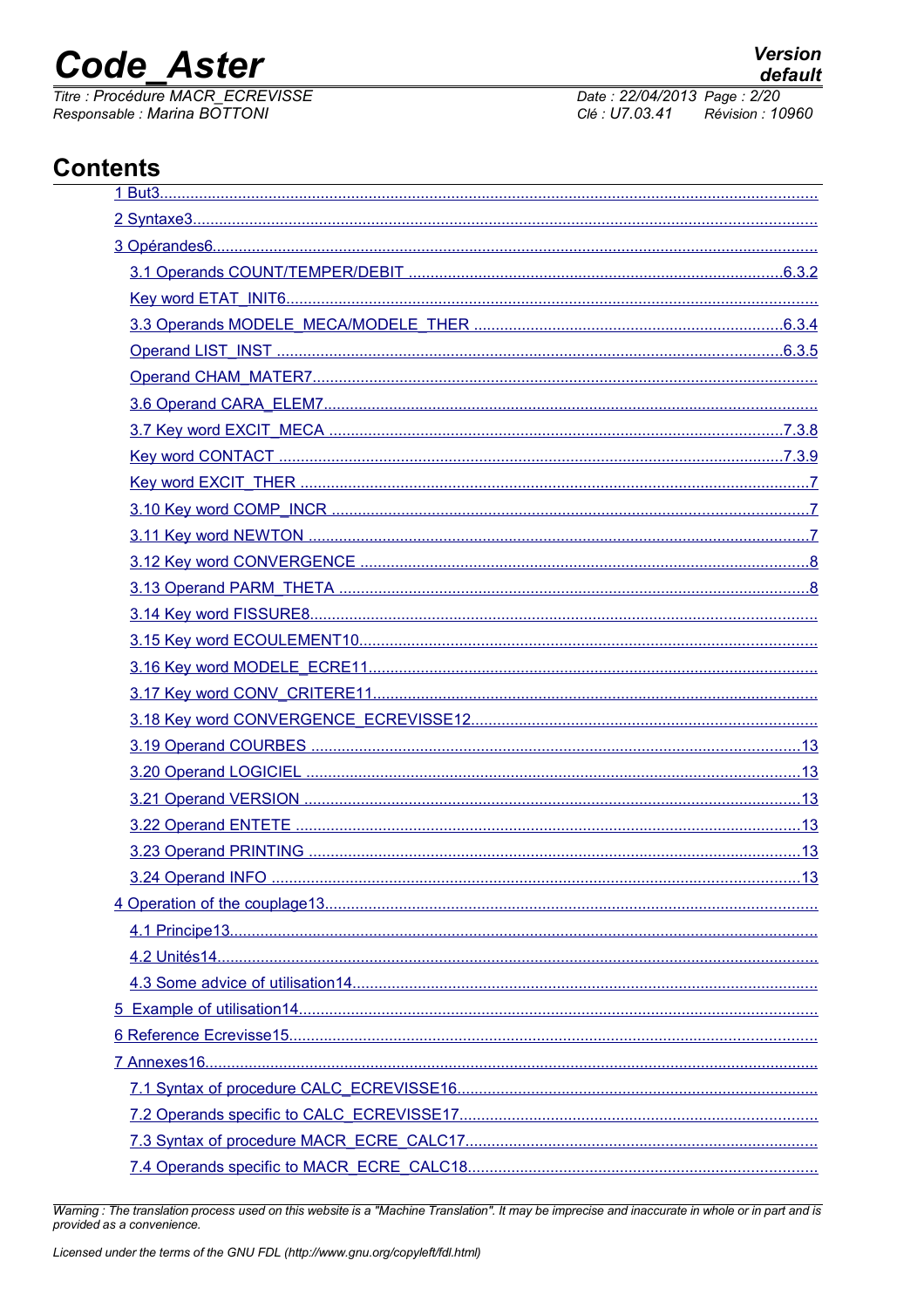*Titre : Procédure MACR\_ECREVISSE Date : 22/04/2013 Page : 3/20 Responsable : Marina BOTTONI Clé : U7.03.41 Révision : 10960*

## **1 Drank**

<span id="page-2-0"></span>This command allows the sequence of Code\_Aster with the ECREVISSE software. The principle rests for each time step, with a successive call to:

- THER LINEAIRE to obtain the thermal state of structure
- STAT\_NON\_LINE to obtain the mechanical state of structure
- to the ECREVISSE code to know the flow conditions of the fluid.

#### **Notice**

*It is necessary to specify key word DEBUG=\_F (HIST\_ETAPE=' OUI') in debut or POURSUITE to use MACR\_ECREVISSE.*

## <span id="page-2-1"></span>**2 Syntax**

MACR\_ECREVISSE **(** # OUTGOING CONCEPTS  $\Diamond$  ARRAY = CO ("array") [CO]  $\Diamond$  DEBIT = CO ("flow") [CO] ◊ TEMPER= CO ("temp") [CO] # ETAT\_INITIAL  $\Diamond$  ETAT\_INIT=  $\Box$ F ( ♦ EVOL\_NOLI= evol\_noli [evol\_noli] ◆ EVOL THER= evol ther [evol ther] ◆ NUME ORDRE= nume\_ordre [I] ), # MODEL THERMOMECHANICAL ♦ MODELE\_MECA= m\_meca [modele\_sdaster] ♦ MODELE\_THER= m\_ther [modele\_sdaster] # LISTE Of TIMES ◆ LIST INST = list inst [listr8] # DONNEES FOR STAT\_NON\_LINE AND THER\_LINEAIRE ♦ CHAM\_MATER=chmat [cham\_mater] ◊ CARA\_ELEM= carac [cara\_elem]  $\triangle$  EXCIT\_MECA =  $_F$  (  $\bullet$  CHARGE  $=$  chi  $[char\;meca]$ ◊ FONC\_MULT= fi [function]  $\sqrt{V} = V = V = V = V$   $V = V = V$   $V = V = V$   $V = V = V$ /"SUIV" /"DIDI" ) ♦ CONTACT= char\_contact [char contact] ♦ EXCIT\_THER= \_F ( ◆ CHARGE= chi [charther] ◊ FONC\_MULT= fi [function] ) ♦ COMP\_INCR= \_F (see the document [U4.51.11])  $\sqrt[6]{NEWTON}$  =  $\sqrt[6]{F}$  (see the document  $[U4.51.03]$ )  $\sqrt[6]{}$  CONVERGENCE=  $\sqrt{}$  F (see the document [U4.51.03])

*Warning : The translation process used on this website is a "Machine Translation". It may be imprecise and inaccurate in whole or in part and is provided as a convenience.*

*Licensed under the terms of the GNU FDL (http://www.gnu.org/copyleft/fdl.html)*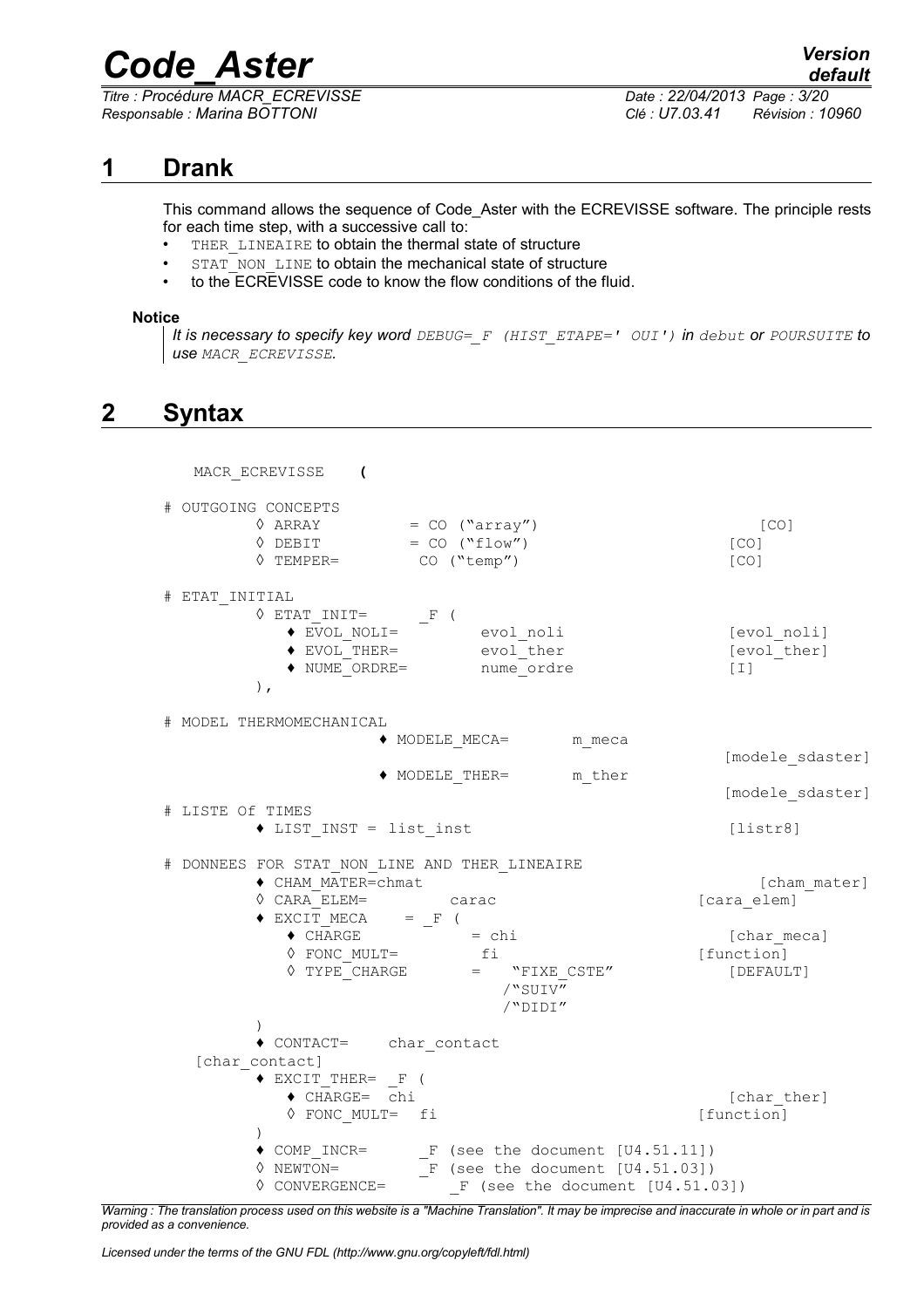| <b>Code Aster</b>                                                                                               |                                                             | <b>Version</b><br>default                                            |
|-----------------------------------------------------------------------------------------------------------------|-------------------------------------------------------------|----------------------------------------------------------------------|
| Titre : Procédure MACR_ECREVISSE<br>Responsable : Marina BOTTONI                                                |                                                             | Date: 22/04/2013 Page: 4/20<br>Clé : U7.03.41 Révision : 10960       |
| ↑ PARM THETA= theta [DEFAUT=0.57]                                                                               |                                                             | [R]                                                                  |
| # DONNEES GEOMETRICAL RELATING TO the CRACK<br>$\blacklozenge$ FISSURE=<br>F (                                  |                                                             |                                                                      |
| ◆ GROUP MA=gma<br>◆ GROUP NO ORIG=ogno<br>◆ GROUP NO EXTR=egno<br>$\bullet$ SECTION= /"ELLIPSE"<br>/"RECTANGLE" |                                                             | [grma]<br>[grno]<br>[grno]                                           |
|                                                                                                                 | /lcbl                                                       | $\sqrt{15TE\_COTES_BL} =$ /(0, max (abs_curv)) [DEFAULT]<br>[listr8] |
| $\bullet$ LISTE VAL BL= $1$ vbl<br>$\triangleleft$ ZETA = zeta<br>$\blacklozenge$ RUGOSITE = eps                |                                                             | [liststr8]<br>[R]<br>[R]                                             |
| $\bullet$ OUVERT REMANENTE = $\text{ouv\_rem}$<br>$\Diamond$ TORTUOSITE= /1                                     | /wrong                                                      | [R]<br>[DEFAULT]<br>[R]                                              |
| $\lozenge \texttt{PREFIXE} \texttt{FICHIER} \texttt{=}/ \qquad \texttt{"FISSURE1"}$                             | /"prefix"                                                   | [DEFAULT]<br>$\lceil kN \rceil$                                      |
| $)$ ,<br># DONNEES RELATING To the ECOULEMENT                                                                   |                                                             |                                                                      |
| $\blacklozenge$ ECOULEMENT= F (<br>$\blacklozenge$ PRES ENTREE=<br>/PRES ENTREE FO= fpe                         | E P                                                         | [R]<br>/ [function]<br>[three-                                       |
| dimensions function]                                                                                            |                                                             | / [formula]                                                          |
| $\blacklozenge$ PRES SORTIE= PS<br>/PRES SORTIE FO= fps/                                                        |                                                             | $\lceil R \rceil$<br>[function]<br>[three-                           |
| dimensions function]                                                                                            |                                                             | [formula]                                                            |
| $=$ / 1<br>$\blacklozenge$ FLUIDE ENTREE                                                                        | $\mathcal{L}$<br>$/2$ ,<br>$/3$ ,<br>$/4$ ,<br>$/5$ ,<br>/6 |                                                                      |
| # if FLUIDE ENTREE = $1, 3, 4$ or 6<br>◆/TEMP ENTREE=te<br>/TEMP_ENTREE_FO=fte/                                 |                                                             | $\lceil R \rceil$<br>[function]                                      |
| dimensions function]                                                                                            |                                                             | [three-                                                              |
| # if FLUIDE ENTREE = 2 or 5<br>$\blacklozenge$ /TITR MASS=xe<br>/TITR MASS FO=fxe/                              |                                                             | [formula]<br>$\lceil R \rceil$                                       |
| [function]                                                                                                      |                                                             |                                                                      |
| dimensions function]                                                                                            |                                                             | [three-                                                              |
| $#$ if FLUIDE ENTREE = 4 or 5<br>◆/PRES PART=pae                                                                |                                                             | [formula]<br>[R]                                                     |
| /PRES_PART_FO=fpae/                                                                                             |                                                             | [function]<br>[three-                                                |
| dimensions function]                                                                                            |                                                             | [formula]                                                            |

),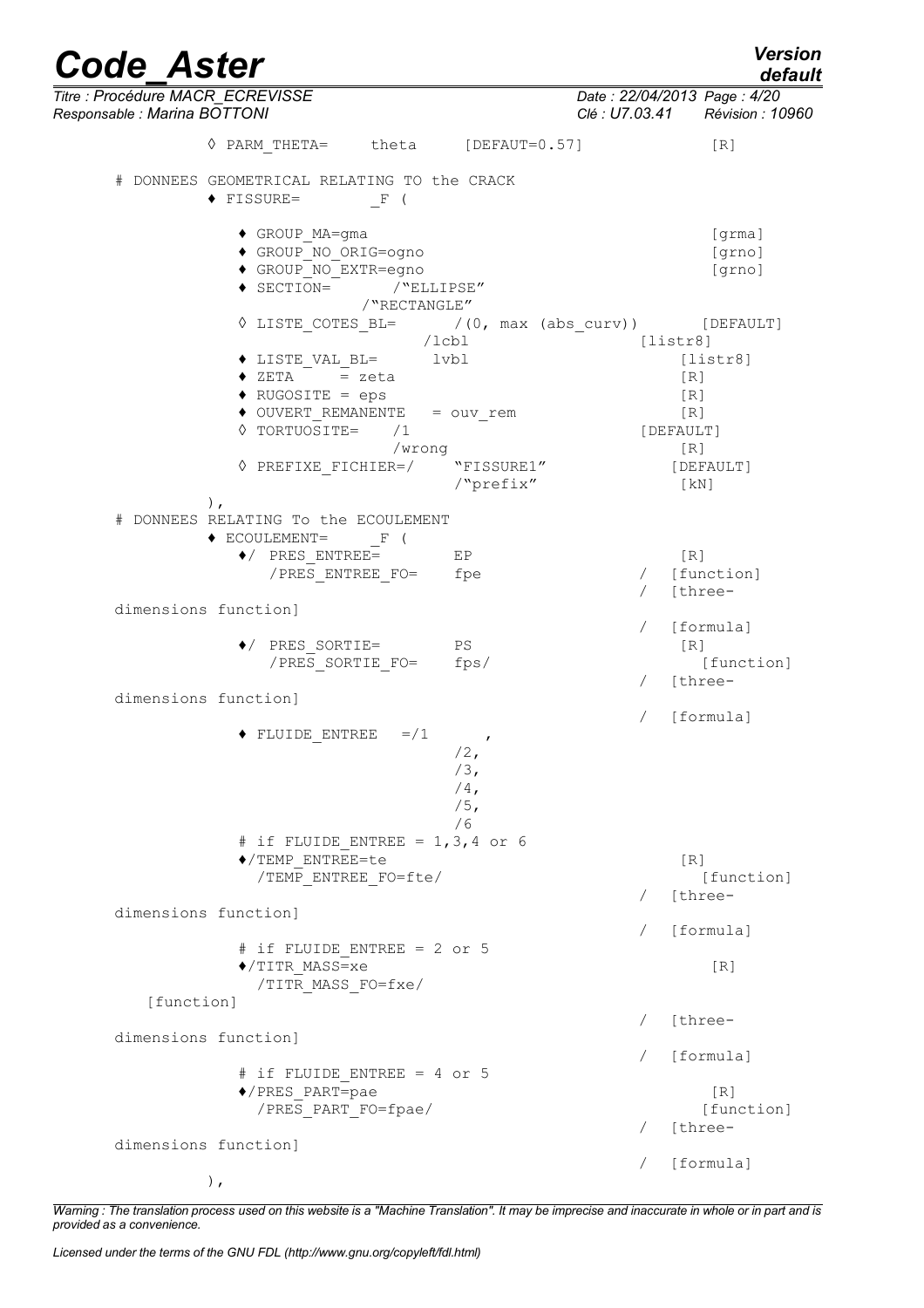| Version |  |  |
|---------|--|--|
| default |  |  |

| <b>Code Aster</b>                                                | <b>Version</b><br>default                                         |
|------------------------------------------------------------------|-------------------------------------------------------------------|
| Titre : Procédure MACR_ECREVISSE<br>Responsable : Marina BOTTONI | Date: 22/04/2013 Page: 5/20<br>Clé : U7.03.41<br>Révision : 10960 |
| # CHOICE OF the MODELS FOR ECREVISSE                             |                                                                   |
| $\blacklozenge$ MODELE ECRE=<br>F (                              |                                                                   |
| $\Diamond$ IVENAC=/<br>0,                                        | [DEFAULT]                                                         |
| $/1$ ,                                                           |                                                                   |
| /"SATURATION",<br>$\blacklozenge$ ECOULEMENT=                    |                                                                   |
| $/$ "GELE",<br># if ECOULEMENT= "GELE"                           |                                                                   |
| ◆ PRESS EBULLITION= peb,                                         | [R]                                                               |
|                                                                  |                                                                   |
| $-14,$<br>$\blacklozenge$ FROTTEMENT=/                           |                                                                   |
| $/ -12,$                                                         |                                                                   |
| $/ -11,$<br>$/-4$ ,                                              |                                                                   |
| $/ -3$ ,                                                         |                                                                   |
| $/ - 2,$                                                         |                                                                   |
| $/ -1$ ,                                                         |                                                                   |
| $/0$ ,                                                           |                                                                   |
| $/1$ ,                                                           |                                                                   |
| $/2$ ,<br>$/3$ ,                                                 |                                                                   |
| $/4$ ,                                                           |                                                                   |
| $/11$ ,                                                          |                                                                   |
| /12,                                                             |                                                                   |
| $/14$ ,                                                          |                                                                   |
| # if FROTTEMENT negative                                         |                                                                   |
| ◆ REYNOLDS LIM=relim<br>◆ FROTTEMENT LIM=frtlim                  | [R]<br>[R]                                                        |
| $\blacklozenge$ TRANSFERT CHAL=/<br>$-12,$                       |                                                                   |
| $/ -11,$                                                         |                                                                   |
| $/ - 2$ ,                                                        |                                                                   |
| $/ -1$ ,                                                         |                                                                   |
| $/0$ ,                                                           |                                                                   |
| $/1$ ,<br>$/2$ ,                                                 |                                                                   |
| $/11$ ,                                                          |                                                                   |
| $/12$ ,                                                          |                                                                   |
| # if TRANSFERT CHAL negative                                     |                                                                   |
| $\blacklozenge$ XMINCH=<br>xminch                                | [R]                                                               |
| $\blacklozenge$ XMAXCH=<br>xmaxch                                | [R]                                                               |
| # Convergence criterion MACRO-COMMAND                            |                                                                   |
| $\bullet$ CONV CRITERE= F (                                      |                                                                   |
| $\bullet$ TEMP REF= $\qquad$ tref                                | [R]                                                               |
| ◆ PRES REF= pref                                                 | [R]                                                               |
| $\blacklozenge$ CRITERE=/<br>"TEMP_PRESS"                        | [DEFAULT]                                                         |
| /"TEMP"                                                          |                                                                   |
| /"PRESS"                                                         |                                                                   |
| /"EXPLICITE"                                                     |                                                                   |
| # if CRITERE different from EXPLICITE                            |                                                                   |
| ♦ NUME ORDRE MIN=n                                               | $[1]$                                                             |
| ♦ PREC CRIT=prec<br>$\Diamond$ SUBD NIVEAU=nb                    | $\lceil R \rceil$<br>$[1]$                                        |
| ♦ SUBD PAS MINI=nbpas                                            | [R]                                                               |
| $\,$ ,                                                           |                                                                   |
| # CONVERGENCE DIGITAL Of ECREVISSE                               |                                                                   |
| ♦ CONVERGENCE ECREVISSE=                                         | $\mathbf{F}$                                                      |
| $\sqrt{6}$ KGTEST=/ kgtest                                       | [R]                                                               |
| /0.5                                                             | [DEFAULT]                                                         |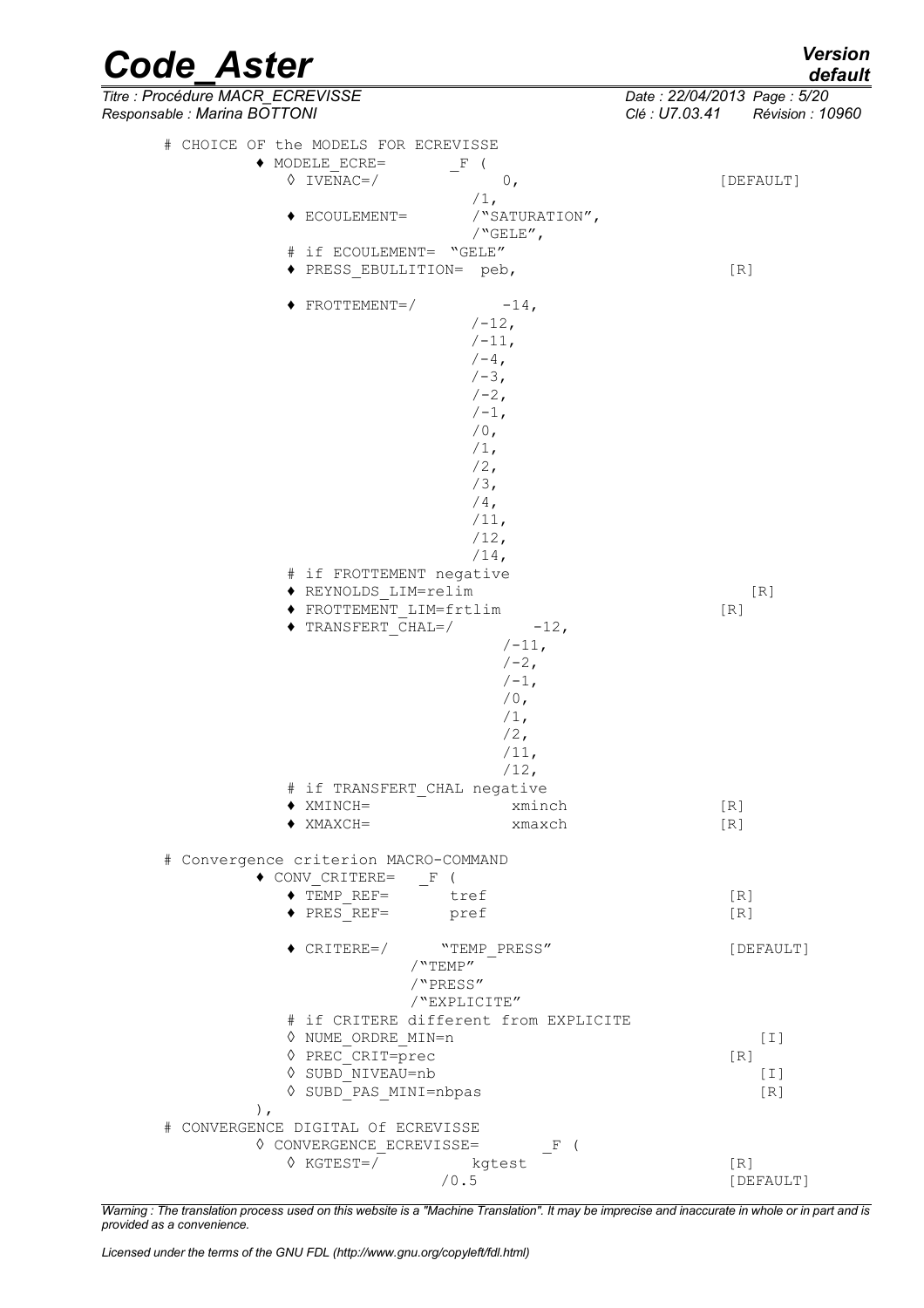*default*

*Titre : Procédure MACR\_ECREVISSE Date : 22/04/2013 Page : 6/20 Responsable : Marina BOTTONI Clé : U7.03.41 Révision : 10960* ◊ ITER\_GLOB\_MAX=/ itnmax [I] [DEFAULT] ◊ CRIT\_CONV\_DEBI=/ precdb [I] [DEFAULT] ), # GENERAL ◊ COURBES=/ "AUCUNE" [DEFAULT] /"POSTSCRIPT" [kN] /"INTERACTIF" [kN] ♦/ LOGICIEL=logiciel [kN] / VERSION=' 3.2.1' [kN] ◊ ENTETE=titer ◊ IMPRESSION=/ "NON" [DEFAULT] /"OUI' ◊ INFO=/ 1 [DEFAULT] /2)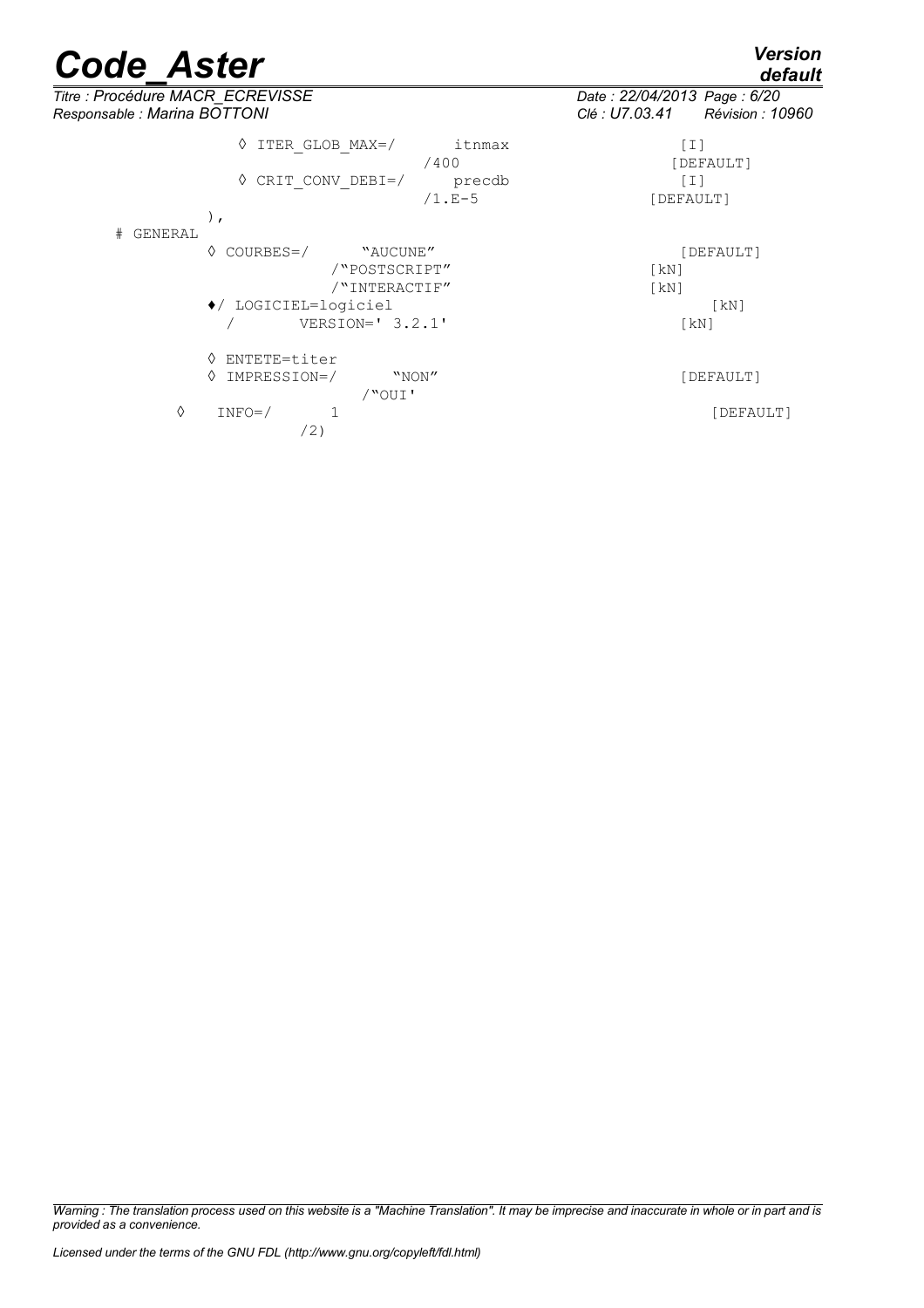*Titre : Procédure MACR\_ECREVISSE Date : 22/04/2013 Page : 7/20 Responsable : Marina BOTTONI Clé : U7.03.41 Révision : 10960*

## <span id="page-6-3"></span>**3 Operands**

#### **3.1 Operands COUNT/TEMPER/DEBIT**

```
◊ TEMPER= CO ("temp")
\hat{V} ARRAY = CO ("array")<br>\hat{V} DEBIT = CO ("flow")
               = CO (``flow'')
```
These key words make it possible to give the name of the concepts leaving the macro-command, namely

- ARRAY : an array of 7 columns giving for each time step: the dimension  $z$ , flux, stagnation pressure ( $Pa$ ), the temperature of the fluid ( $°C$ ), the coefficient of heat exchange by convection (  $W_{.}m^{-2.}$   $^{\circ}C^{-1}$  ), the name of crack.
- TEMPER : the data structure result of thermal computation
- DEBIT : the value of the flow ( *kg.s*<sup>−</sup><sup>1</sup> ) to each time step and for each crack

*Note:* 

- *all the concepts of output are optional; it nevertheless is highly advised to inform has minimum TEMPER, if not it is impossible to control the fields of temperature in structure and to make a poursuite*
- *if the concept is reentrant, key word* TEMPER *should not be here indicated but under the key word ETAT\_INIT, operand EVOL\_THER.*

### **3.2 Key word ETAT\_INIT**

<span id="page-6-1"></span>

|  | $\Diamond$ ETAT INIT=      | F (                         |            |
|--|----------------------------|-----------------------------|------------|
|  | $\triangle$ EVOL NOLI=     |                             | evol noli  |
|  | $\blacklozenge$ EVOL THER= |                             | evol ther  |
|  |                            | $\blacklozenge$ NUME ORDRE= | nume ordre |

Key word allowing to define the initial state in the frame of a poursuite of the macro-command.

#### **3.2.1 Operand EVOL\_NOLI**

Name of the concept of the evol noli  $type$  from where will be extracted the mechanical state.

#### **3.2.2 Operand EVOL\_THER**

Name of the concept of the evol\_ther  $type$  from where will be extracted the thermal state. This concept will be enriched during computation.

#### **3.2.3 Operand NUME\_ORDRE**

the initial state to continue computation will be defined starting from the number of archivage NUME ORDRE for evol noli and evol ther.

#### **3.3 Operands MODELE\_MECA/MODELE\_THER**

- <span id="page-6-0"></span>♦ MODELE\_MECA= m\_meca
- **♦** MODELE\_THER= m\_ther

These key words make it possible to inform the name of the model  $(m_m \text{~meca})$  whose elements are the obiect of mechanical computation and the name of the model  $(m_t + h + r)$  whose elements are the object of thermal computation.

*Warning : The translation process used on this website is a "Machine Translation". It may be imprecise and inaccurate in whole or in part and is provided as a convenience.*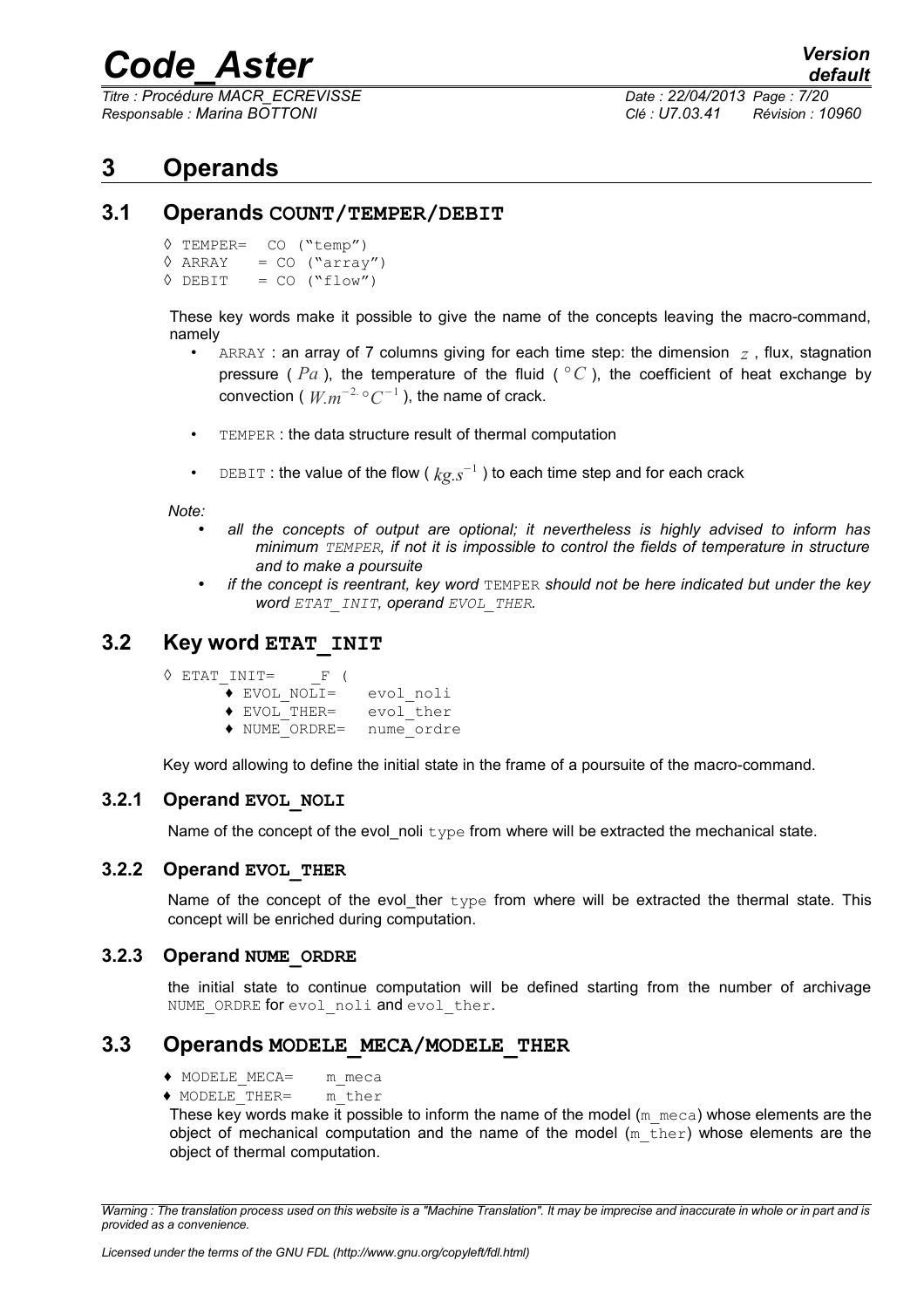*Titre : Procédure MACR\_ECREVISSE Date : 22/04/2013 Page : 8/20 Responsable : Marina BOTTONI Clé : U7.03.41 Révision : 10960*

*default*

### **3.4 Operand LIST\_INST**

<span id="page-7-6"></span>♦ LIST\_INST = list\_inst

List of time step which corresponds to imposed times of computation. In the event of recutting, times are inserted in this list.

## **3.5 Operand CHAM\_MATER**

<span id="page-7-5"></span>♦ CHAM\_MATER=chmat

Name of the affected material field to the mesh. Attention, this field must understand the data associated with the structural mechanics behavior and the thermal behavior (key word THER of DEFI\_MATERIAU). It is also necessary to have defined the reference temperature under AFFE\_VARC.

### <span id="page-7-4"></span>**3.6 Operand CARA\_ELEM**

◊ CARA\_ELEM= carac

This key word makes it possible to inform, the characteristics of the beam elements, bars, shell, pipe, discrete element, when they are present in the model. Attention, this key word is used only for mechanical computation but is not transmitted for the operator of thermal (to avoid any problem with the bars).

## **3.7 Key word EXCIT\_MECA**

<span id="page-7-3"></span>

| $\blacklozenge$ EXCIT MECA= | $\mathbf{F}$ |
|-----------------------------|--------------|
| $\triangleleft$ CHARGE=     | chi          |
| $\Diamond$ FONC MULT=       | fi           |
| ♦ TYPE CHARGE               | /"FIXE CSTE" |
|                             | /"SUIV"      |
|                             | /"DIDI"      |
|                             |              |

It acts here to inform the boundary conditions of the mechanical problem, as well as the possible mechanical loadings which apply to structure. Syntax is identical to that of key word EXCIT of STAT\_NON\_LINE but it is not possible to control a loading. See the document [U4.51.03].

### **3.8 Key word CONTACT**

<span id="page-7-2"></span>♦ CONTACT =char\_contact

One informs here the conditions of contact between the lips of crack, which can be closed during computation. The goal of this key word is that to avoid the interpenetration of the lips which can occur under the effect of the flow of the fluid.

## **3.9 Key word EXCIT\_THER**

```
\triangle EXCIT_THER = _F (
       \triangle CHARGE = chi
       ◊ FONC_MULT= fi 
   )
```
It acts here to inform the boundary conditions of the thermal problem as well as the possible thermal loadings. Syntax is identical to that of key word EXCIT of THER LINEAIRE. See the document  $IU4.54.011$ .

## **3.10 Key word COMP\_INCR**

<span id="page-7-0"></span>It acts here to inform the constitutive law which will be used to solve the mechanical problem. See the document [U4.51.03].

*Warning : The translation process used on this website is a "Machine Translation". It may be imprecise and inaccurate in whole or in part and is provided as a convenience.*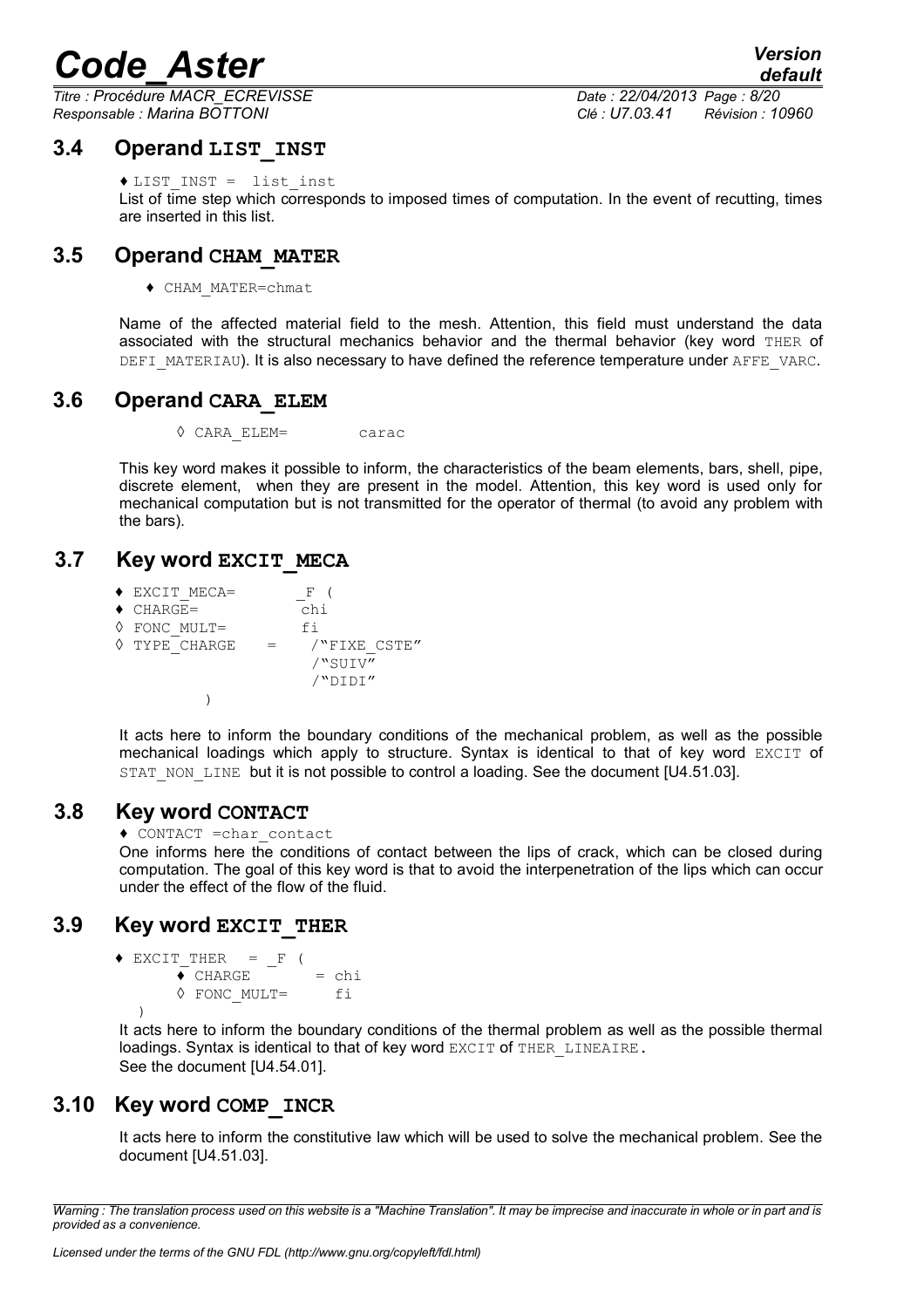*Titre : Procédure MACR\_ECREVISSE Date : 22/04/2013 Page : 9/20 Responsable : Marina BOTTONI Clé : U7.03.41 Révision : 10960*

### **3.11 Key word NEWTON**

<span id="page-8-3"></span>It acts here to inform the parameters of the algorithm of Newton to solve the mechanical problem. This key word is identical to that of STAT\_NON\_LINE, it is thus appropriate to refer to the document [U4.51.03].

### **3.12 Key word CONVERGENCE**

<span id="page-8-2"></span>It acts here to inform the convergence criteria for mechanical computation. Syntax corresponds to that of STAT\_NON\_LINE (see the document [U4.51.03]). Note: it can be necessary to use RESI GLOB MAXI rather than RESI GLOB RELA, when there is no mechanical loading (if not, null force, therefore RESI GLOB RELA indefinite).

### **3.13 Operand PARM\_THETA**

<span id="page-8-1"></span>It acts here to inform the value of the parameter  $\theta$  characteristic of the theta-diagram used to solve the thermal problem. See the document [U4.54.01].

### **3.14 Key word FISSURES**

<span id="page-8-0"></span>♦ CRACK

This key word makes it possible to define all the parameters having milked in a crack. Several occurrences of this key word are possible if there are several cracks.

#### **3.14.1 Operand GROUP\_MA**

 $\triangleleft$  GROUP MA = qma

Groups of meshes defining the lips of crack. One gives the group of the lower lip and higher.

#### **3.14.2 Operands GROUP\_NO\_ORIG and GROUP\_NO\_EXTR**

- ♦ GROUP\_NO\_ORIG = ogno
- ♦ GROUP\_NO\_EXTR = egno

Makes it possible to define the two nodes groups which define the two ends of cracks in order to direct it.

#### **3.14.3 Operand SECTION**

♦ SECTION= /"ELLIPSE"

/"RECTANGLE"

It acts here to define the bypass section of flow (plane perpendicular with the plane of modelization). This one can be elliptic or rectangular. One of dimensions of this section corresponds in keeping with crack in the plane of the modelization. This one is at every moment given by the macro-command. Other dimension corresponds in keeping with crack out of plane of modelization. This one is fixed during all computation and must be indicated thanks to operands LISTE COTES BL and LIST VAL BL.

#### **3.14.4 Operands LISTE\_COTES\_BL/LISTE\_VAL\_BL**

- ◊ LISTE\_COTES\_BL = lcbl
- $\triangle$  LISTE VAL BL = lvbl

*Warning : The translation process used on this website is a "Machine Translation". It may be imprecise and inaccurate in whole or in part and is provided as a convenience.*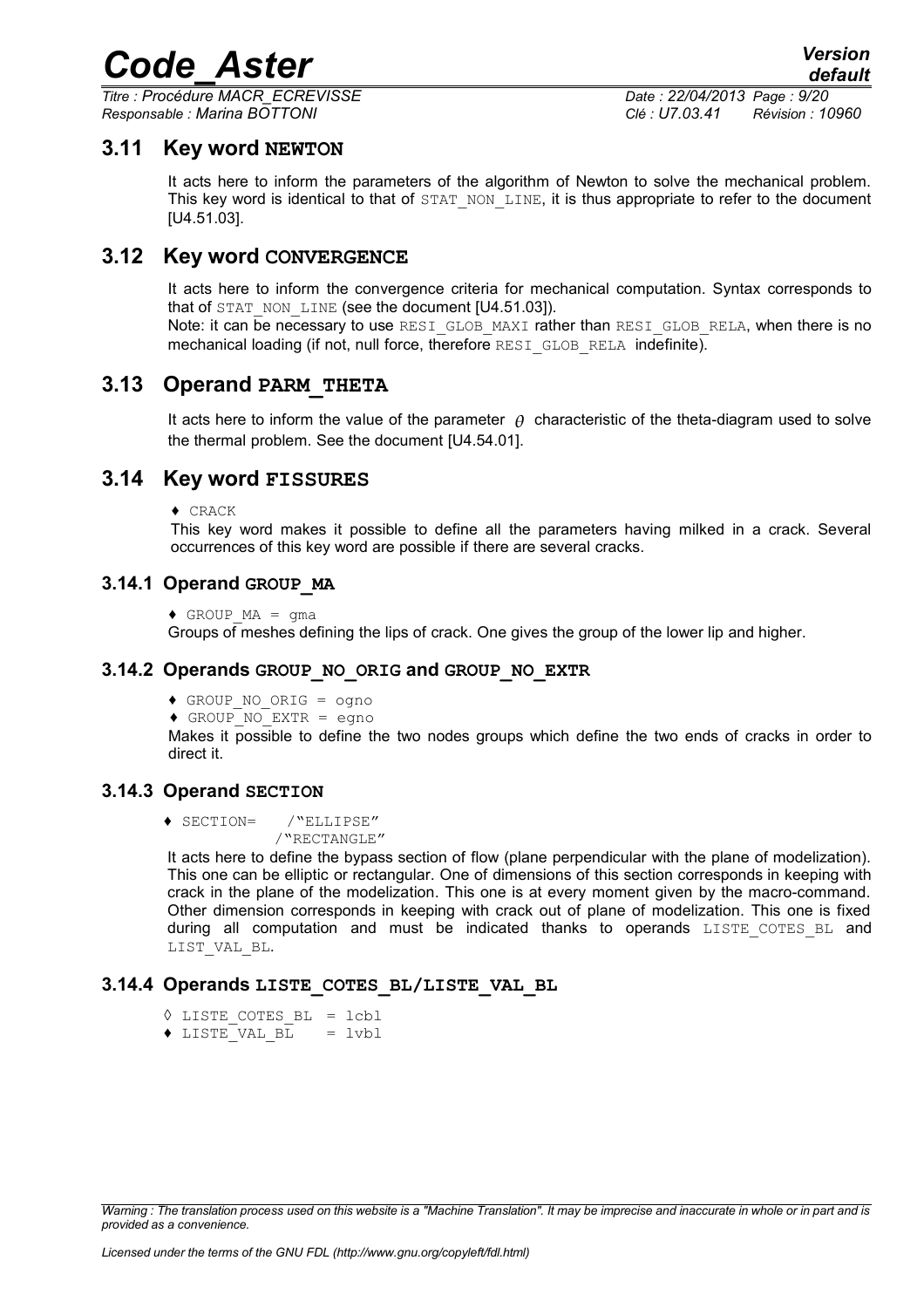

to characterize the size of crack in the plane not modelled, it is necessary to provide the value of the "small" axis of the elliptic section or the width of the rectangular section at least in 2 points. LISTE\_COTES\_BL makes it possible to inform the curvilinear abscisses where the dimension of crack is given and LIST VAL BL makes it possible to give dimension. If LISTE COTES BL is not indicated, LISTE, VAL, BL must contain the width of crack at the entry and the exit of crack.

#### **3.14.5 Operand RUGOSITE**

♦ RUGOSITE = eps

absolute Roughness of the wall (in meters). This value influences result only if friction is calculated by Ecrevisse (operand FROTTEMENT >0) and if flow is not laminar any more

#### **3.14.6 Operand ZETA**

 $\triangle$  ZETA = zeta

Ratio loss of singular load at the entry (without dimension).

#### **3.14.7 Operand OUVERT\_REMANENTE**

◆ OUVERT REMANENTE = ouv\_rem

Value of the remanent opening (in meters) for Ecrevisse computation corresponding to the real hydraulic opening of crack when the two lips are with the contact. This translated the fact that, even when the crack is closed, a small amount of fluid will forward, in particular because of roughness. This parameter depends on the material: for example, it is about  $10 \mu m$  for the concrete.

This key word is thus taken into account thus during hydraulic computation (Ecrevisse), but not by *Code Aster* : it can thus happen well that hydraulic computation is carried out with the remanent opening, is that the contact is activated in mechanical computation.

#### **3.14.8 Operand TORTUOSITE**

```
◊ TORTUOSITE = wrong
```
If the crack is tortuous, one can admit that, seen fluid, the length of crack is higher than the thickness of the crossed wall. This coefficient, which by default is worth 1, makes it possible to take into

account this phenomenon. The length of crack will be thus equal to *<sup>L</sup>*  $\frac{L}{tort}$  with  $tort \leq 1$ 

#### **3.14.9 Operand PREFIXE\_FICHIER**

◊ PREFIXE\_FICHIER= prefix

Makes it possible to define the name of the textual file and output files Ecrevisse  $\pm n$  file REPE\_OUT (curved), and thus to distinguish the files associated with each crack.

*Warning : The translation process used on this website is a "Machine Translation". It may be imprecise and inaccurate in whole or in part and is provided as a convenience.*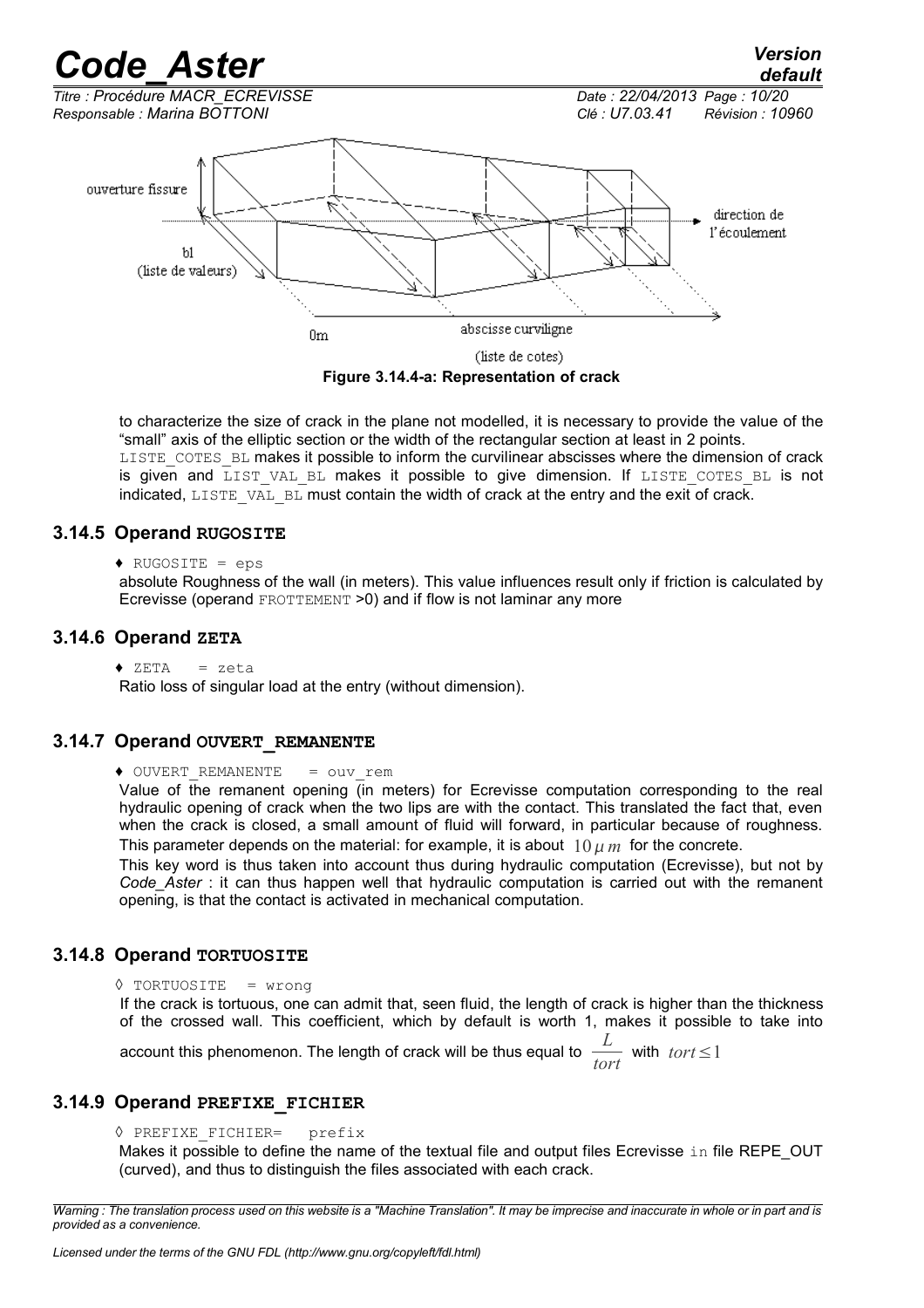*Titre : Procédure MACR\_ECREVISSE Date : 22/04/2013 Page : 11/20 Responsable : Marina BOTTONI Clé : U7.03.41 Révision : 10960*

*default*

### **3.15 Key word ECOULEMENT**

<span id="page-10-0"></span>♦ ECOULEMENT

It acts in this key word to define the nature of the fluid and its characteristics.

#### **3.15.1 Operands PRES\_ENTREE/PRES\_ENTREE\_FO**

 $\bullet$  / PRES ENTREE = = pe /PRES\_ENTREE\_FO=fpe

This operand makes it possible to give the stagnation pressure ( *Pa* ) or its evolution in the course of time, upstream of crack. It must be understood enters  $\ 215$   $10^5 Pa\,$  and  $\ 10^5 Pa$  .

#### **3.15.2 Operands PRES\_SORTIE/PRES\_SORTIE\_FO**

```
♦/ PRES_SORTIE = EP
```
/PRES SORTIE FO= fpe

This operand makes it possible to give the stagnation pressure ( *Pa* ) or its evolution in the course of time, in output of crack. It must be understood enters  $215$   $10^5 Pa$  and  $10^5 Pa$  being higher than the pressure of entry (if not, there is no flow and computation stops).

#### **3.15.3 Operand FLUIDE\_ENTREE**

 $\triangle$  FLUIDE ENTREE =1,2,3,4,5 or 6

This operand makes it possible to define the state of the fluid at the entrance of crack:

- 1: Supercooled or saturated water;
- 2: Diphasic fluid;
- 3: Saturated or overheated vapor;
- 4: Air + overheated vapor;
- 5: Air + saturated vapor;
- 6: Air alone.

According to the situation of the fluid, only some of the following characteristics are with being informed.

#### **3.15.4 Operands TEMP\_ENTREE/TEMP\_ENTREE\_FO**

- ♦/ TEMP\_ENTREE=te
	- /TEMP\_ENTREE\_FO=fte

This operand makes it possible to inform the temperature ( $\degree C$ ) or its evolution in the course of time, upstream of crack. It must be indicated if the fluid at the entry is "supercooled or saturated Water", "saturated or overheated Vapor", "Air + overheated vapor" or "Air alone". (operand FLUIDE ENTREE =  $1,3,4$ , or 6).

#### **3.15.5 Operands TITR\_MASS/TITR\_MASS\_FO**

 $\bullet$ / TITR MASS =  $xe$ /TITR\_MASS\_FO =fxe

This operand makes it possible to inform the mass vapor title, or its evolution in the course of time, upstream of crack. It corresponds to the relationship between the mass of vapor and the mass of water liquid and vapor. It must be indicated if the fluid at the entry is "Fluid diphasic" or "Air + saturated vapor" (operand FLUIDE ENTREE =  $2$  or 5).

#### **3.15.6 Operands PRES\_PART/PRES\_PART\_FO**

♦/ PRES\_PART= pae  $/PRES$  PART FO= fpae

*Warning : The translation process used on this website is a "Machine Translation". It may be imprecise and inaccurate in whole or in part and is provided as a convenience.*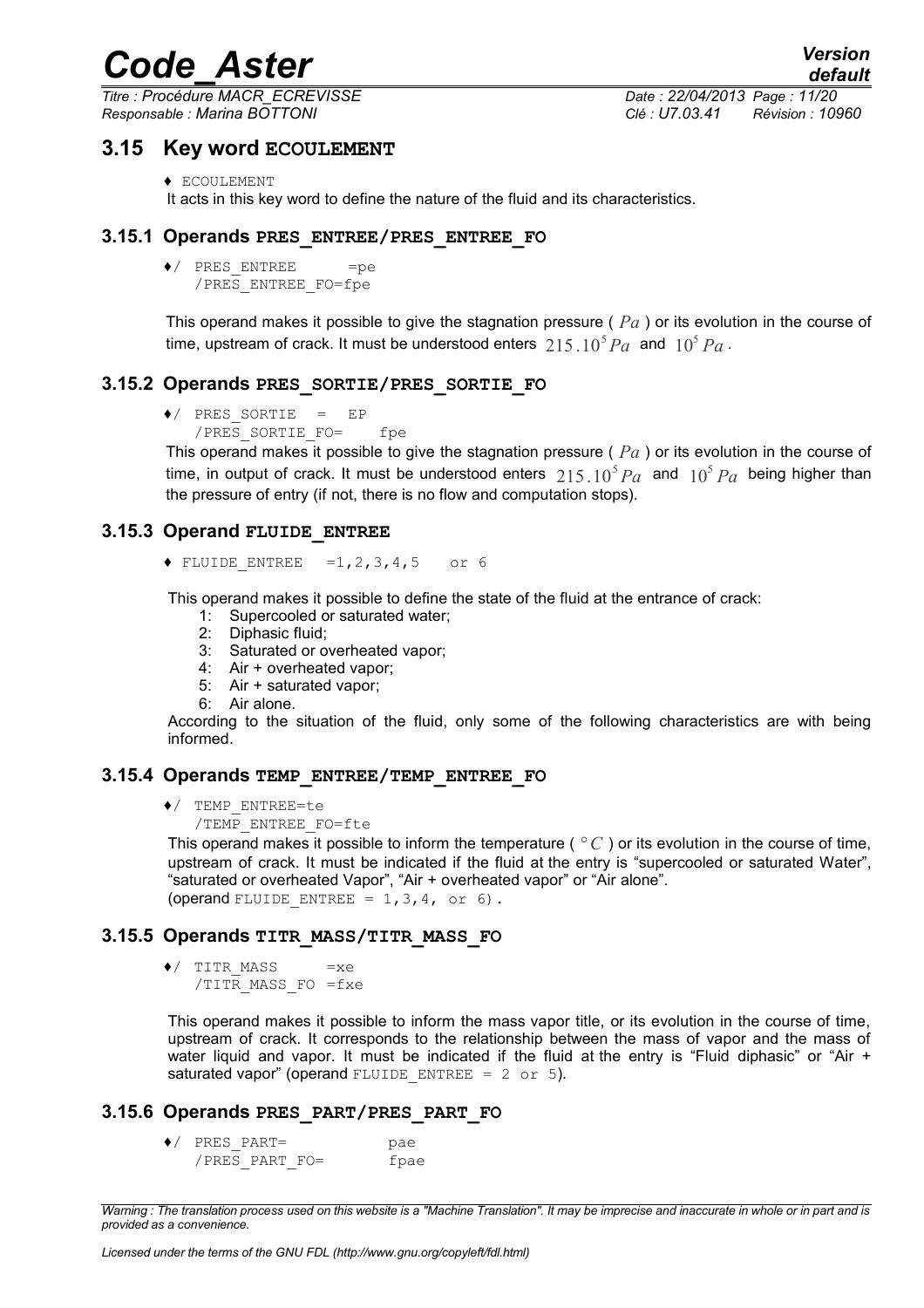*Titre : Procédure MACR\_ECREVISSE Date : 22/04/2013 Page : 12/20 Responsable : Marina BOTTONI Clé : U7.03.41 Révision : 10960*

*default*

This operand makes it possible to inform the partial pressure of air ( *Pa* ) or its evolution in the course of time, upstream of crack. It must be indicated if the fluid at the entry is "Air + overheated vapor" or "Air + saturated vapor" (operand FLUIDE\_ENTREE=4 or 5).

### **3.16 Key word MODELE\_ECRE**

#### <span id="page-11-0"></span>♦ MODELE\_ECRE

This key word makes it possible to inform the models which will be used by Ecrevisse to compute: the flow of the fluid.

#### **3.16.1 Operand IVENAC**

```
◊ IVENAC= 0 or 1,
```
When this operand is activated (IVENAC=1), ECREVISSE computation is carried out with taking into account of the vena contracted (pressure loss in entry). If not (case by default), computation will be carried out without this option of modelization.

#### **3.16.2 Operand ECOULEMENT**

♦ ECOULEMENT= /"SATURATION", /"GELE"

In the absence of air and in the presence of water (operand FLUIDE ENTREE=1 or 2), this operand makes it possible to choose between the model homogeneous with the equilibrium and the model of flow "GELE " characterized by a non-zero fraction of metastable fluid.

#### **3.16.3 Operand PRESS\_EBULLITION**

Pressure of boiling ( *Pa* ) to the model providing only for cold flow.

#### **3.16.4 Operand FROTTEMENT**

It acts here to define how friction is calculated. The valid values are:  $-14, -12, -11, -4, -3, -2, -1, 0, 1, 2, 3, 4, 11, 12, 14$ .

Value 0 corresponds to a computation without friction.

For the negative values, the user fixes the value of the coefficient of kinetic friction for the turbulent flows. For the positive values, friction in turbulent flow is calculated starting from the coefficient of roughness. Moreover, for the values superiors to 10, the model used for the laminar flow is connected with that in turbulent flow. Otherwise, a discontinuity is present.

According to the value used, the computation of dynamic viscosity is done differently (important for diphasic flows), cf Ecrevisse documentation.

#### **3.16.5 Operands REYNOLDS\_LIM/FROTTEMENT\_LIM**

limiting Coefficient of Reynolds and coefficient of kinetic friction imposed for a limiting Reynolds higher than Reynolds.

A to provide only if FROTTEMENT  $\leq 0$ .

#### **3.16.6 Operand TRANSFERT\_CHAL**

This operand makes it possible to determine whether one wants or not to take into account the heat transfer by convection between the fluid and the wall. The valid values are:  $-12, -11, -2, -1, 0, 1, 2, 11, 12$ .

Value 0 corresponds to a computation without heat transfer (adiabatic).

The other values correspond to various options for the computation of the convection coefficient (differences only for the laminar mode). To refer to Ecrevisse documentation.

#### **3.16.7 Operands XMINCH/XMAXCH**

*Warning : The translation process used on this website is a "Machine Translation". It may be imprecise and inaccurate in whole or in part and is provided as a convenience.*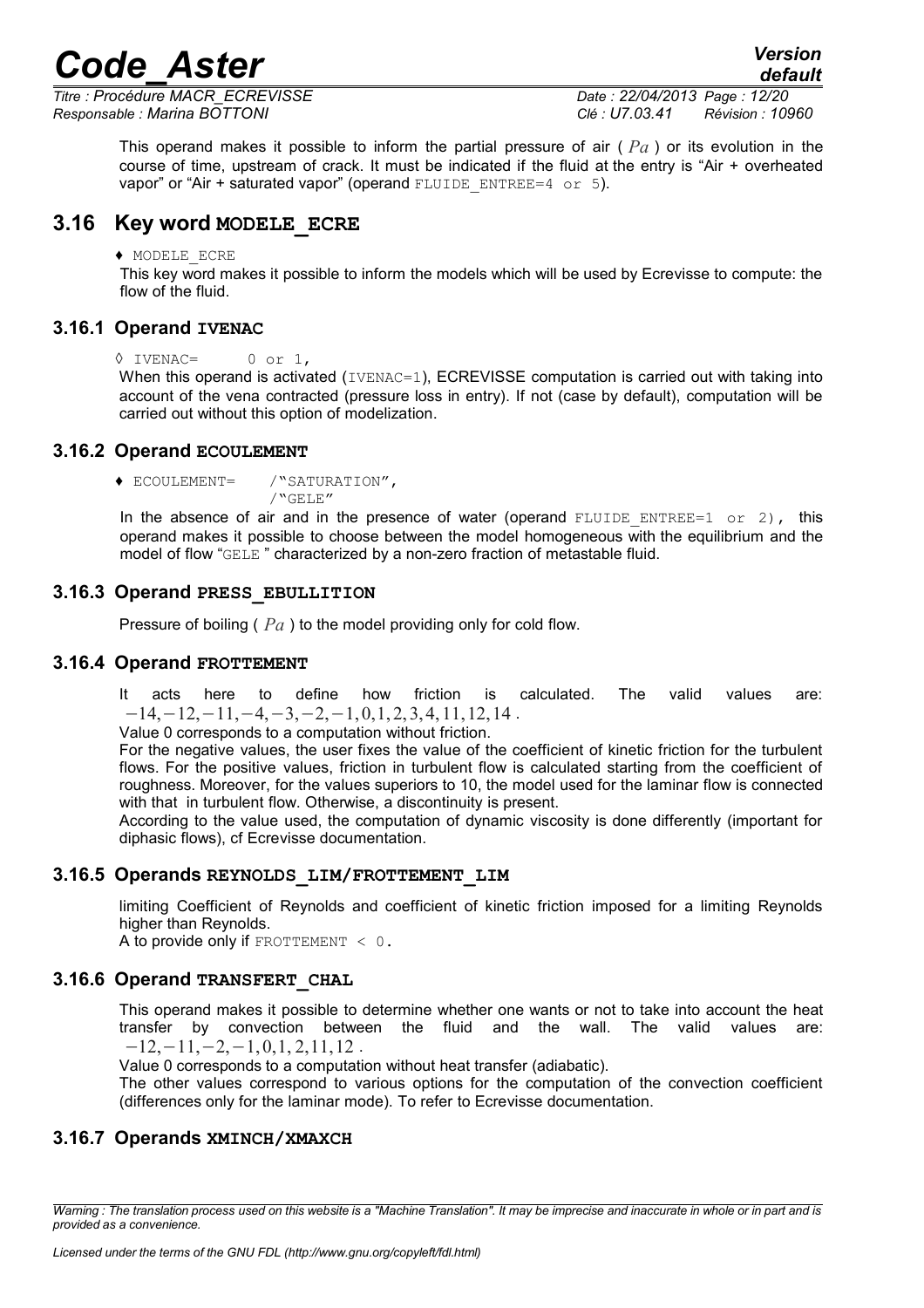*Titre : Procédure MACR\_ECREVISSE Date : 22/04/2013 Page : 13/20 Responsable : Marina BOTTONI Clé : U7.03.41 Révision : 10960*

This operator has meaning only in the diphasic cases, if TRANSFERT CHAL  $\leq$  0. He makes it possible to inform the value of the mass gas titles delimiting the zone of transition between the models from computation from the convection coefficient, cf Ecrevisse documentation.

#### **3.17 Key word CONV\_CRITERE**

<span id="page-12-0"></span>the macro-command calculates three criteria at every moment making it possible to thus estimate the importance of the changes occurred between two time step and the validity of the sequence carried out. To compute: these criteria, the user must define values of reference for the pressure and the temperature, allowing to quantify the acceptable variation.

$$
e_{T} = \frac{Max(T_{t} - T_{t-1})}{T_{\text{REF}}}
$$

$$
e_{P} = \frac{Max(P_{t} - P_{t-1})}{P_{\text{ref}}}
$$

$$
e_{G} = \sqrt{e_{T}^{2} + e_{P}^{2}}
$$

Then, it can activate if it wishes it the recutting of time step if the value of the criterion is lower than a given value.

The gained experience watch however that it is to better try to optimize the list of time to count on the recutting of time step, because Ecrevisse computations are relatively long

#### **3.17.1 Operand CRITERE**

.

Makes it possible to define the nature of the criterion used to manage time step in the macrocommand. The possible values are:

•EXPLICITE : no recutting some is the value of indicators

• $TEMP$ : there will be recutting according to the value of  $e_T$ 

•PRES : there will be recutting according to the value of  $e_p$ 

•TEMP PRES : there will be recutting according to the value of  $e_G$ 

#### **3.17.2 Operand TEMP\_REF**

Reference temperature for the computation of the criterion in temperature of the macro-command.

#### **3.17.3 Operand PRES\_REF**

Pressure of reference for the computation of the criterion in pressure of the macro-command.

#### **3.17.4 Operand PREC\_CRIT**

Value with which one compares the error obtained to activate or not the recutting of time step (1 per default). For example for the temperature:  $e_T$ < PREC\_CRIT

#### **3.17.5 Operand NUME\_ORDRE\_MIN**

Sequence number from which the criterion of error is taken into account. Convergence is forced on the lower sequence numbers. One often uses this operand time step to start the activation of the criterion of error starting from the second and to force convergence on the first step which is often delicate with treating, since one imposes brutal loadings on initial time.

#### **3.17.6 Operand SUBD\_NIVEAU**

Number of recutting of time step authorized. Beyond this value, one redécoupe more and one leave the macro-command.

#### **3.17.7 Operand SUBD\_PAS\_MINI**

Time step in lower part of which one does not cut out any more.

*Warning : The translation process used on this website is a "Machine Translation". It may be imprecise and inaccurate in whole or in part and is provided as a convenience.*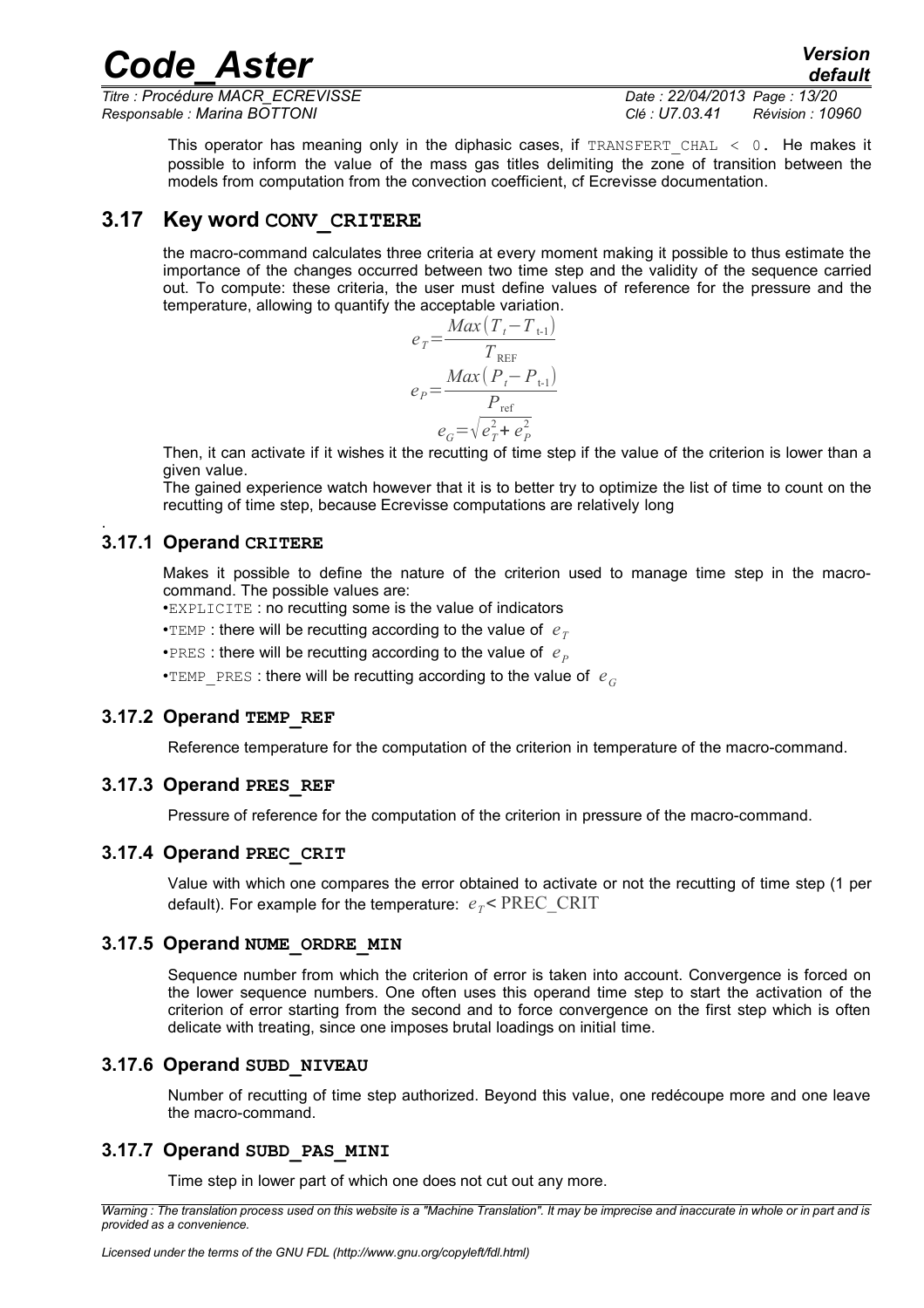*Titre : Procédure MACR\_ECREVISSE Date : 22/04/2013 Page : 14/20 Responsable : Marina BOTTONI Clé : U7.03.41 Révision : 10960*

#### **3.18 Key word CONVERGENCE\_ECREVISSE**

#### <span id="page-13-6"></span>**3.18.1 Operand KGTEST**

Parameter of the iterative algorithm of Ecrevisse.

Must be understood enters  $\overline{0}$  and  $\overline{1}$ . Fixed by default at  $\overline{0.5}$ , one can have to so put a slightly lower value difficulties of convergence on the flow are observed.

#### **3.18.2 Maximum operand**

ITER GLOB MAXI Number of iterations authorized for the computation of the flow (400 per default).

#### **3.18.3 Operand CRIT\_CONV\_DEBI**

Accuracy used for the convergence of the computation of the flow. It is the value compared to which Ecrevisse tests the flow max and min in its process of computation.

$$
\frac{G_{\text{max}} - G_{\text{min}}}{G} \le \text{CRIT\_CONV\_DEBI}
$$

By default with  $10^{-5}$ , of the values until  $10^{-2}$  improves the computing time without losing much accuracy.

#### **3.19 Operand COURBES**

<span id="page-13-5"></span>

◊ COURBES=/ "AUCUNE" [DEFAULT] /"POSTSCRIPT" /"INTERACTIF"

Makes it possible to generate or not the curves of output of Ecrevisse. If the curves are generated, they are stored in file REPE\_OUT with the format postscript (all times are in the same file postscript). In interactive mode, the curves are displayed for each time step.

#### **3.20 Operand LOGICIEL**

<span id="page-13-4"></span>Makes it possible to specify "into tough" the path to find the executable one of Ecrevisse. Now, only versions 3.2 and 3.2.1 are compatible with the MACR\_ECREVISSE. It is necessary obligatorily to inform this operand or alternatively operand VERSION.

#### **3.21 Operand VERSION**

<span id="page-13-3"></span>Indicates the version of Ecrevisse used in the coupling. It is necessary obligatorily to inform this operand or alternatively operand LOGICIEL. Now, version 3.2.1 is used. It is the only one that one can inform under operand VERSION. If one wishes to use version 3.2, this one must be indicated under operand LOGICIEL.

#### **3.22 Operand ENTETE**

<span id="page-13-2"></span><span id="page-13-1"></span>Is used to give a title to Ecrevisse computation.

#### **3.23 Operand PRINTING**

When the operand is worth "OUI", the macro one prints a summary array of the results of Ecrevisse along the curvilinear abscisse (temperature, pressure, flux, velocity, convection coefficient,…).

#### **3.24 Operand INFO**

<span id="page-13-0"></span>INFO=1 : almost no display.

INFO=2 : display information concerning the convergence criterion.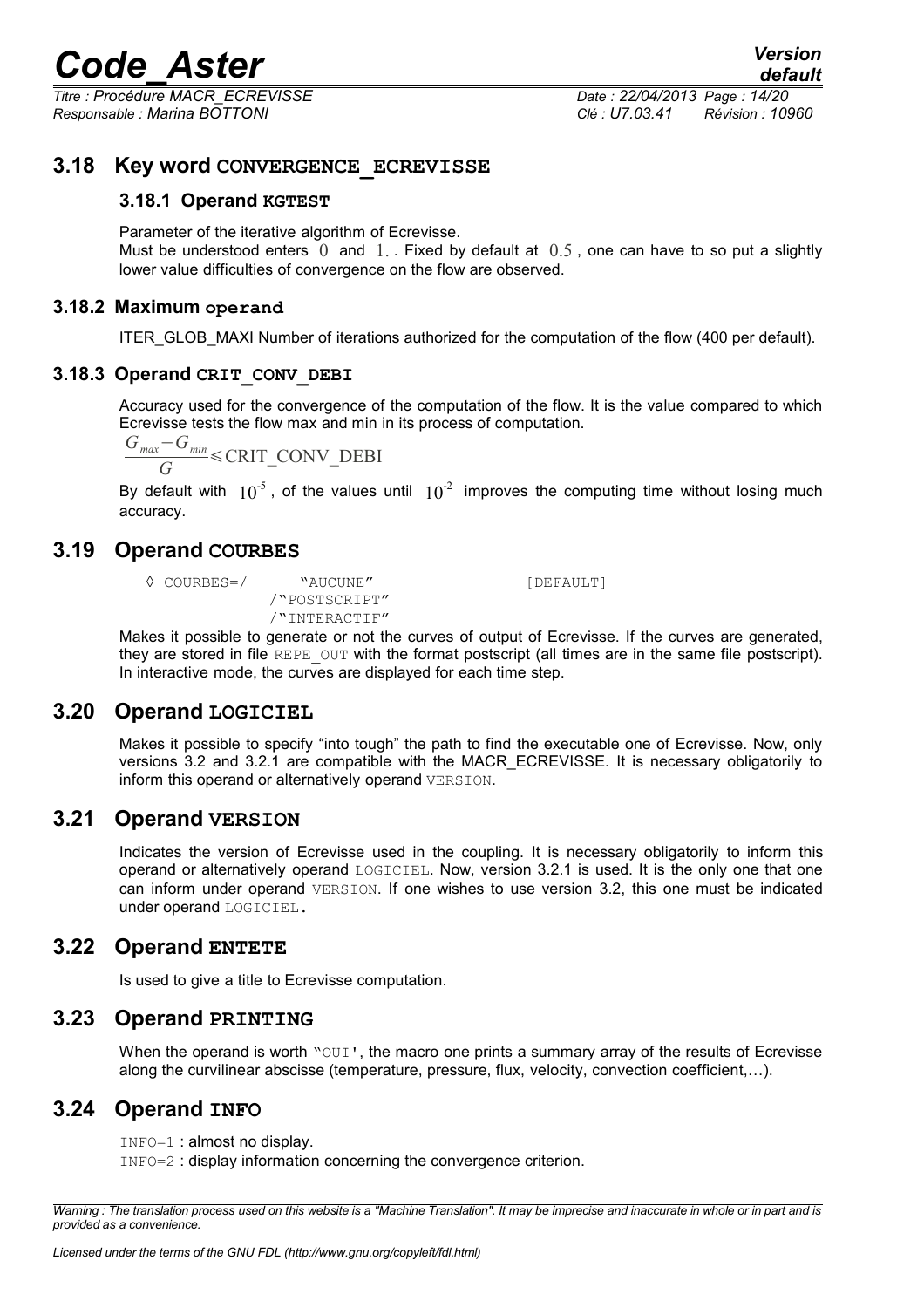*Titre : Procédure MACR\_ECREVISSE Date : 22/04/2013 Page : 15/20 Responsable : Marina BOTTONI Clé : U7.03.41 Révision : 10960*

## <span id="page-14-3"></span>**4 Operation of the coupling**

## **4.1 Principle**

<span id="page-14-2"></span>This macro-command was developed in a precise frame: to estimate the flows of a crack in a concrete block modelled in 2D, possibly containing the steels modelled in the form of bar (not taken into account in thermal computation). The use in any other frame must thus be done with the greatest precaution. However, it in fact 3 macro-command imbricated there, which can make it possible to use only part of the features.

The algorithm is the following:



of the intermediate macro-commands, CALC\_ECREVISSE and MACR\_ECRE CALC, is given in appendix. Units

### **4.2 One can**

<span id="page-14-1"></span>usually do without the units in Code\_Aster *while remaining* coherent. However, for the needs for Ecrevisse, it is important to respect the international system of units here (IF), in particular for the lengths (), the pressures  $m$  (), and the  $Pa$  temperatures (). Some  $\degree C$ 

### **4.3 advice of use The mesh**

<span id="page-14-0"></span>must be in 2 dimensions, and the crack with a grid explicitly. So that computation is of good quality, it is necessary to optimize the mesh so that it is compatible with the phenomena which one wants to represent: mechanical loadings, thermal loadings but also the flow of the fluid. It is thus important sufficiently to refine the mesh with edges of crack if one wants to see to warm up the material. As starter of cracks, the thermal and hydraulic phenomena are fast, it is thus necessary there too to refine the mesh sufficiently. The discretization

in time is also very important and must be sufficiently fine, under penalty of having important variations in the responses. It is better to try to optimize this list of times rather than to rest only on the criteria for redécouper because this strategy is much more expensive in time. The macro-command

can be réentrante. The thermal and mechanical results will be well enriched, on the other hand of new arrays of output will be created for the new list of time step. Note:

#### the loadings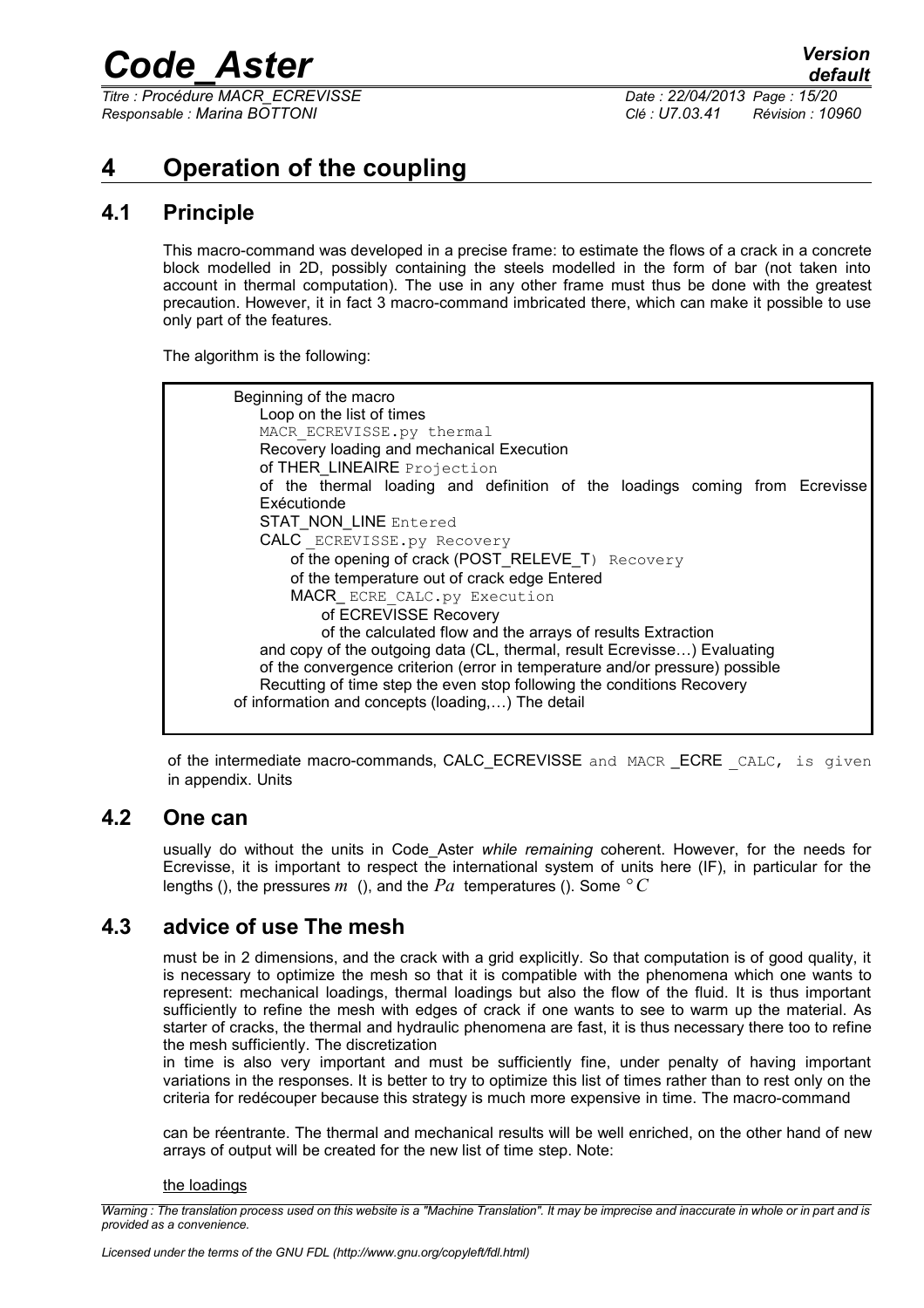*Titre : Procédure MACR\_ECREVISSE Date : 22/04/2013 Page : 16/20 Responsable : Marina BOTTONI Clé : U7.03.41 Révision : 10960*

are destroyed with each time step, as well as the material field, possible postprocessings are in fact restricted (displacement, stress and local variables with Gauss points). Example

## **5 use See test**

<span id="page-15-1"></span>zzzz218a, B and C. Référence

## **6 Ecrevisse Notes H-I**

- <span id="page-15-0"></span>1 86-2004-00741-FR, air/water flow Simulation/vapor through a crack: software ECREVISSE version 3.0 Notes principle, HERVOUET Chantal. H-I81-2008
- 2 03647-FR, Modifications made to the software ECREVISSE version 3.1 to obtain ECREVISSE version 3.1.1, HERVOUET Chantal. H-I81-2009
- 3 00243-FR, air/water flow Simulation/vapor through a crack: software ECREVISSE version 3.1.1 User's manual, HERVOUET Chantal. Appendices

*Warning : The translation process used on this website is a "Machine Translation". It may be imprecise and inaccurate in whole or in part and is provided as a convenience.*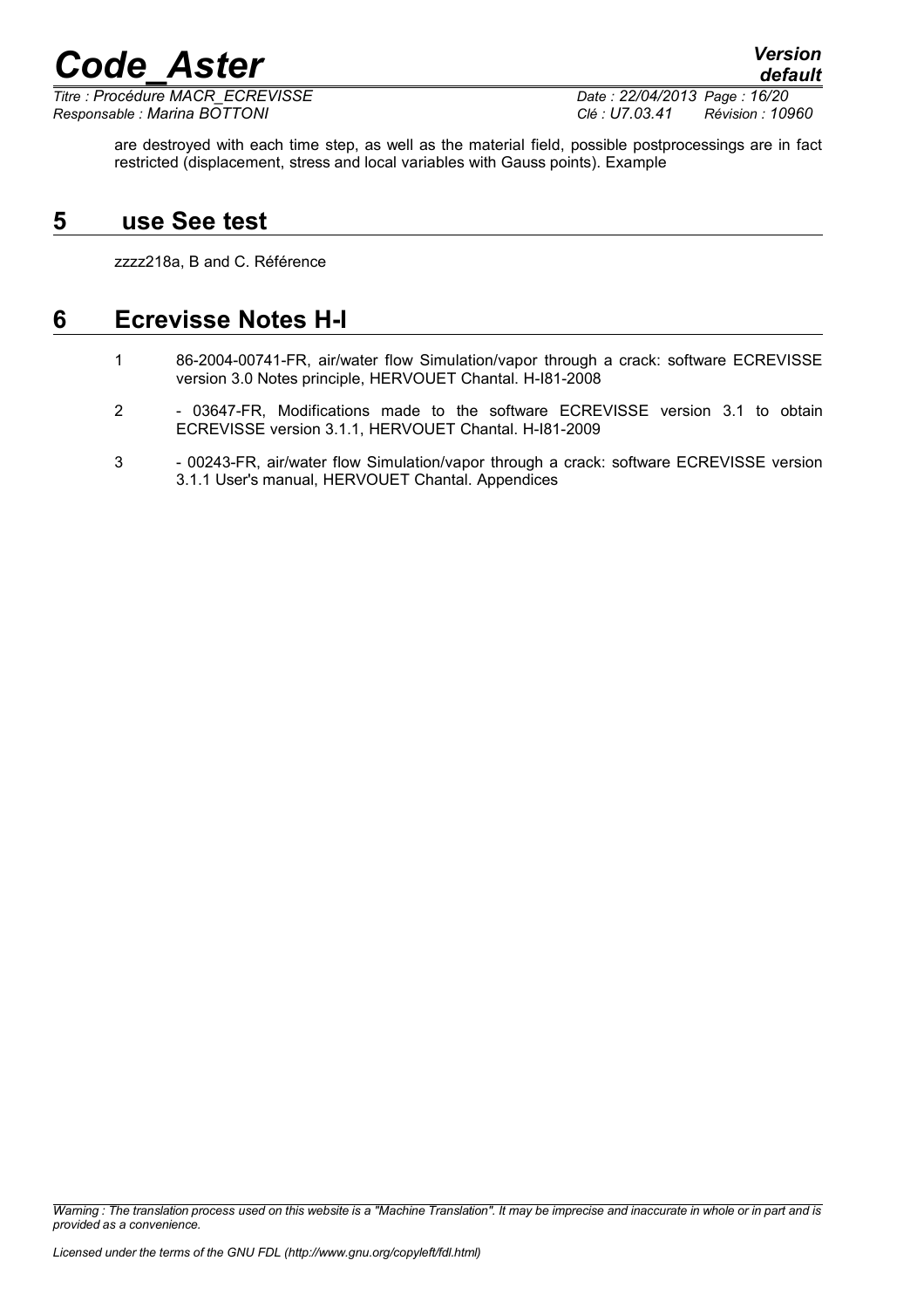*Titre : Procédure MACR\_ECREVISSE Date : 22/04/2013 Page : 17/20 Responsable : Marina BOTTONI Clé : U7.03.41 Révision : 10960*

<span id="page-16-0"></span> $=$  (# CONCEPT

## <span id="page-16-1"></span>**7 Syntax**

## **7.1 of procedure CALC\_ECREVISSE CALC\_ECREVISSE**

LEAVING ♦ CHARGE  $MECA= CO$  ("char\_meca ") [CO]  $\bullet$  CHARGE<br>
THER1= CO ("char\_ther ") [CO]  $\bullet$  CHARGE  $\texttt{THER1= CO}$  ("char $\texttt{ther}$ ") [CO]  $\blacklozenge$  $T$ HER2= CO ("char $T$ ther ") [CO]  $\bullet$  ARRAY = CO ("array ") [CO] ♦ DEBIT = CO ("flow ") [CO] # MODEL MECHANICAL ♦ MODELS  $MECA=$  m meca [ model] ♦ MODELS \_THER= m\_ther [ model] # DONNEES GEOMETRICAL RELATING TO the RESULTS ♦ RESULTAT  $=$   $F$  ( $\blacklozenge$  MECHANICAL = rmeca [result ] ♦ THERMAL<br>= rther [result ] /◊ NUMERICAL = rther [result \_ORDRE= nume\_ordre [I] ◊ INST  $=$  urgent  $[R]$ ),  $\#$  DONNEES GEOMETRICAL RELATING TO the CRACK ♦ CRACK  $=$   $F$  ( $\bullet$  GROUP \_MA= gma [grma ] ♦ GROUP \_NO\_ORIG= ogno [grno ] ♦ GROUP \_NO\_EXTR= egno [grno ] ♦ ZETA = zeta [R] ♦ RUGOSITE  $= \text{rug } [R] \rightarrow \text{OUVERT}$ REMANENTE= ouv rem [R] ◊ PREFIXE \_FICHIER=/"FISSURE1 ", [DEFAULT] /prefix ◊ TORTUOSITE  $=$  wrong [R]  $\qquad \qquad \bullet$  SECTION = "ELLIPSE "/"RECTANGLE " ◊ LISTE \_COTES\_BL=/(0, max (abs\_curv))[DEFAULT] /lcbl  $[liststr8]$ VAL BL= lvbl [ listr 8] ), # DONNEES RELATING To the ECOULEMENT ♦ ECOULEMENT =… idem MACR \_ECREVISSE /ECOULEMENT ♦ idem MODELS \_ECRE=… MACR ECREVISSE/MODELE ECRE # DONNEES RELATING TO the DIGITAL CONVERGENCE  $\Diamond$  CONVERGENCE ECREVISSE =… idem GENERAL MACR ECREVISSE/CONVERGENCE ECREVISSE # COURBES, LOGICIEL, VERSION… =… idem MACR \_ECREVISSE/GENERAL ◊ INFO  $= 1$  [DEFAULT ]  $/2/3$ ) Operands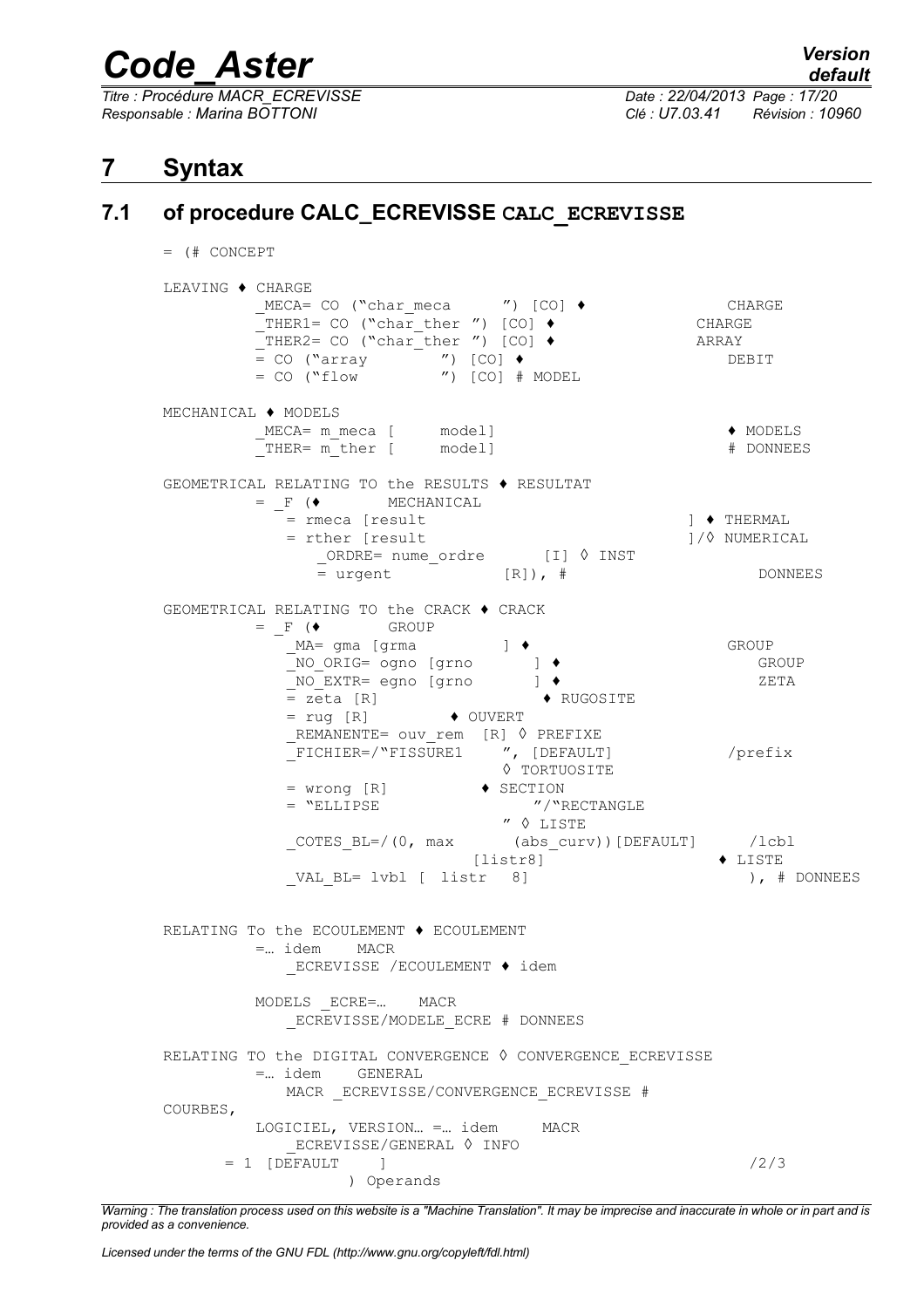*Titre : Procédure MACR\_ECREVISSE Date : 22/04/2013 Page : 18/20 Responsable : Marina BOTTONI Clé : U7.03.41 Révision : 10960*

## <span id="page-17-1"></span>**7.2 specific to CALC\_ECREVISSE Operand**

#### **7.2.1 CHARGE\_MECA outgoing**

Concept containing the mechanical loading provided by Ecrevisse. Operands

#### **7.2.2 CHARG\_THER 1 and CHARG \_THER 2 outgoing**

Concepts containing the thermal loadings provided by Ecrevisse. MECHANICAL

#### **7.2.3 key word RESULTAT**

**7.2.3.1 Operand Contains**

result THERMAL STAT\_NON\_LINE

#### **7.2.3.2 Operand Contains**

result THER\_LINEAIRE Operand

#### **7.2.3.3 NUME\_ORDRE Sequence number**

of time step of computation in progress. Operand

#### **7.2.3.4 INST Value of**

<span id="page-17-0"></span>the time (in seconds) of time step of computation in progress. Syntax

### **7.3 of procedure MACR\_ECRE \_CALC MACR\_ECRE**

```
_CALC = (# CONCEPT
LEAVING ♦ ARRAY
       = CO ("array ") [CO] ♦ DEBIT
       = CO ("flow ") [CO] # DONNEES
GEOMETRICAL RELATING TO the CRACK ♦ CRACK
       = F (\blacklozenge LONGUEUR
          \bar{z} = long [ R] \bullet RUGOSITE
          = rug [R ] \bullet<br>= alpha [R] \bullet ANGLE<br>ZE
          = alpha [R] ♦ ZETA
          = zeta [ R] ♦ SECTION
          = "ELLIPSE "/"RECTANGLE
                       "◊ LISTE
          COTES BL=/(0, max (abs curv))[DEFAULT] /lcbl
                          [listr8] ♦ LISTE
          VAL BL= lvbl [ listr 8] ), # DONNEES
RELATING To the ECOULEMENT ♦ ECOULEMENT
       = idem MACR _ECREVISSE/ECOULEMENT # DONNEES
RELATING TO the PROFIL OF TEMPERATURE THROUGH the WALL ◊ TEMPERATURE
       = F (/ \leftrightarrow GRADIENT
          = " FOURNI" ♦ LISTE
             _COTES_TEMP=lct [R] ♦ LISTE
             _VAL_TEMP=lvt [R]/ ♦ GRADIENT
```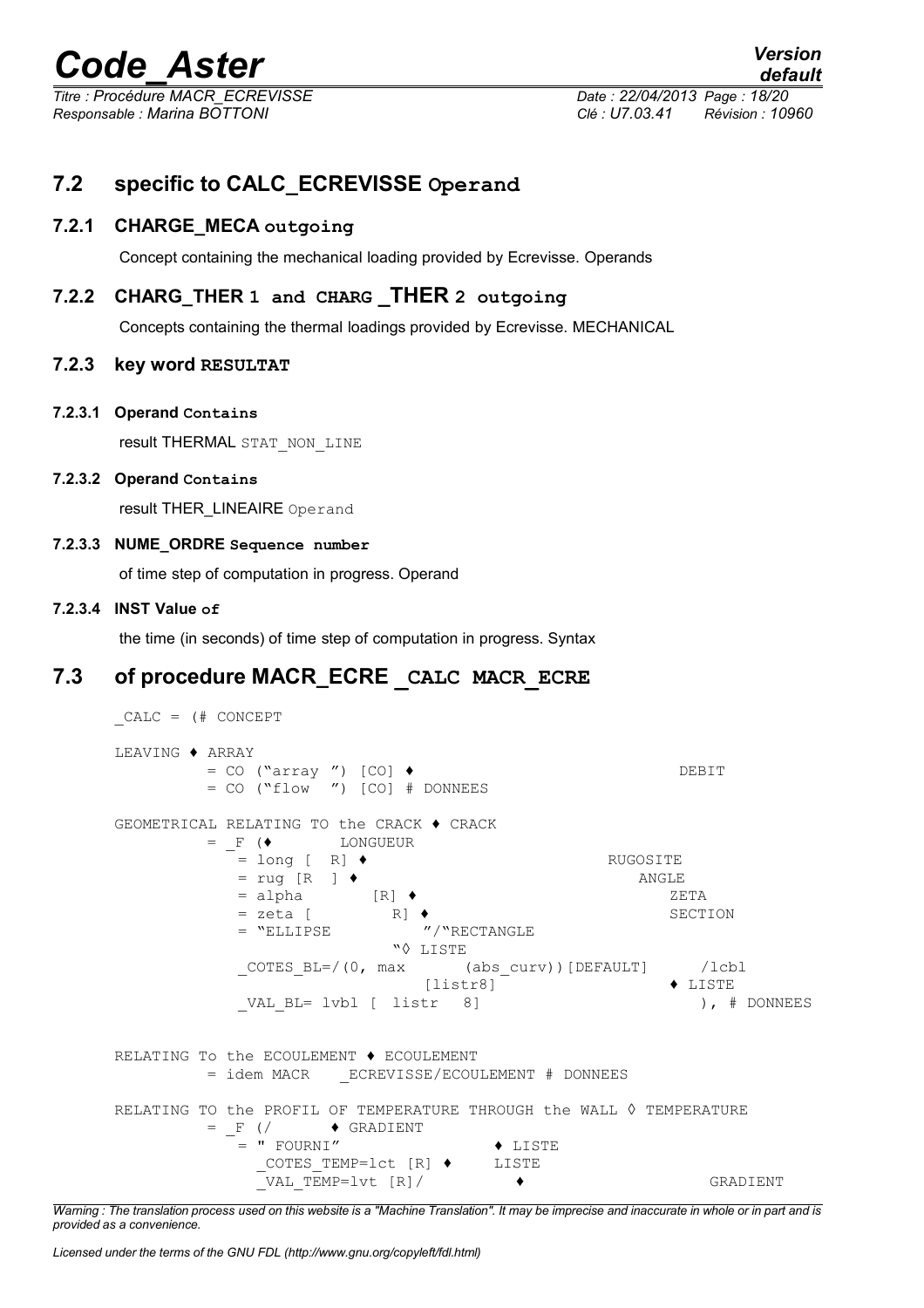*Code\_Aster Version default*

*Titre : Procédure MACR\_ECREVISSE Date : 22/04/2013 Page : 19/20*

| Responsable : Marina BOTTONI                                                                                                                                                                                                                                                                 | Clé : U7.03.41 Révision : 10 |                     |
|----------------------------------------------------------------------------------------------------------------------------------------------------------------------------------------------------------------------------------------------------------------------------------------------|------------------------------|---------------------|
| $=$ " impose"<br>$1 = \text{tm1}$ $\lceil R \rceil$ $\blacklozenge$<br>$2 = tm2$ $\lceil R \rceil /$<br>$=$ " CALCULE $\qquad$ " $\qquad$ THICKNESS<br>_PAROI=epp [R] ♦ CONVECTION<br>AMONT=alphe [R] ♦ CONVECTION<br>NVAL=alphs [R] → LAMBDA<br>=lambd [R] → TEMP<br>FLUIDE AVAL=ts [R]), # | $\blacklozenge$ TEMP<br>TEMP | GRADIENT<br>DONNEES |
| RELATING To the ECOULEMENT ♦ ECOULEMENT<br>$=$ idem MACR<br>ECREVISSE /ECOULEMENT ♦ idem                                                                                                                                                                                                     |                              |                     |
| MODEL ECRE= MACR<br>ECREVISSE/MODELE ECRE # DONNEES                                                                                                                                                                                                                                          |                              |                     |
| RELATING TO the DIGITAL CONVERGENCE $\Diamond$ CONVERGENCE ECREVISSE<br>$=$ idem $GENERAL$<br>MACR ECREVISSE/CONVERGENCE ECREVISSE #                                                                                                                                                         |                              |                     |
| COURBES,<br>LOGICIEL, VERSION = idem MACR<br>ECREVISSE/GENERAL) Operands                                                                                                                                                                                                                     |                              |                     |

### <span id="page-18-0"></span>**7.4 specific to MACR\_ECRE \_CALC Key word**

#### **7.4.1 FISSURES Operand**

#### **7.4.1.1 ANGLE Angle of**

flow compared to the ascending vertical (degrees). Operand

#### **7.4.1.2 LONGUEUR Defines**

the real length of crack (taking account of its tortuosity) Operand

#### **7.4.1.3 LISTE\_COTES\_AH According to**

the value of operand SECTION : ELLIPSE

- : List dimensions of the points defining the main roads of the section; RECTANGLE
- : List dimensions of the points defining the length of the section. Operand

#### **7.4.1.4 LISTE\_VAL\_AH According to**

the value of operand SECTION : ELLIPSE

- : List values of the points defining the main roads of the section; RECTANGLE
- : List values of the points defining the length of the section. Key word

#### **7.4.2 TEMPERATURE Operand**

#### **7.4.2.1 GRADIENT Models**

variation in temperature: Provided:

- Distribution of provided temperature; Imposed
- : Imposed distribution of temperature; Calculated
- : Profile of temperature calculated; Operand

#### **7.4.2.2 LISTE\_COTES\_TEMP Lists**

dimensions for the temperatures. Operand